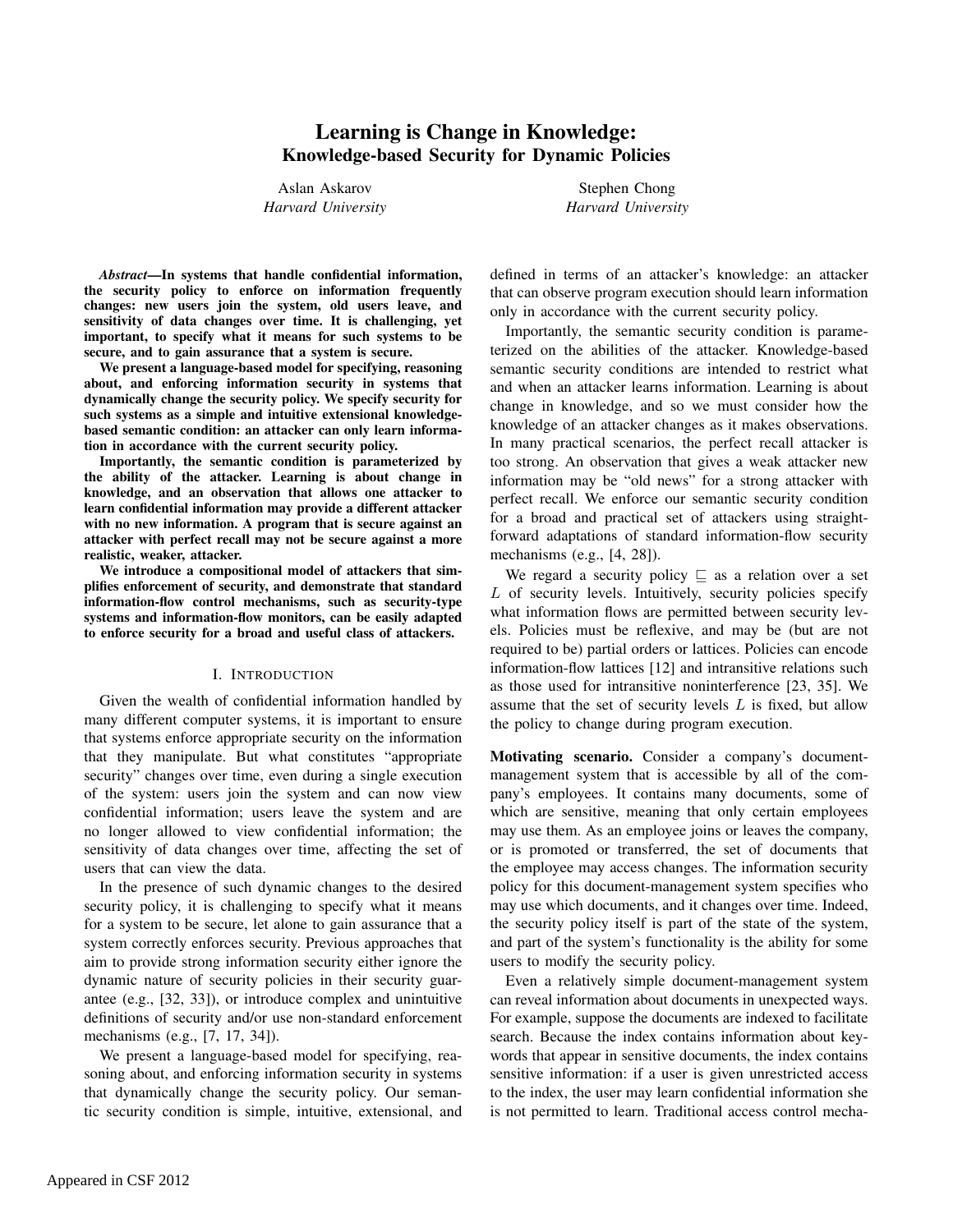nisms would not suffice to enforce the desired security, since a user may learn information about documents through the index without ever attempting to access the document.

We thus seek to enforce strong information security, defined in terms of the knowledge of agents interacting with the system. The definition of security, and the enforcement of it, is complicated by the dynamic nature of security policies. However, our definition is simple and intuitive: an agent that observes program execution should learn information only if permitted by the current security policy.

The following program allows user  $U$  to learn about documents classified as Nuclear (that is, changes the current security policy  $\subseteq$  so that  $(Nuclear, U) \in \subseteq$ ), and outputs the keywords of document  $nuke_1$  to user U. (We assume that the indexing functionality of the system can determine the keywords of a document, and the keywords of a document reveal information about the document's content.) The program then removes permission for  $U$  to learn about *Nuclear* documents (that is, changes the current security policy  $\subseteq$  so that  $(Nuclear, U) \notin \sqsubseteq$ , perhaps due to U being reassigned to a different department), and outputs the keywords of document  $nuke_2$  to  $U$ . Both documents are classified as *Nuclear*.

> P<sup>1</sup> : *Allow info flow from* Nuclear *to* U *Output* keywords $(nuke_1)$  *to* U *Disallow info flow from* Nuclear *to* U

*Output* keywords $(nuke_2)$  *to* U

This program is insecure, in that user  $U$  learns information about document  $nuke_2$  at a time when the security policy does not allow it. User U also learns about document  $nuke_1$ , but does so when the security policy permits it.

Attacker model. Consider the following code, that outputs confidential information to user  $U$  at a time when  $U$  is permitted to learn the information, and the same information again at a time when  $U$  is not permitted.

> P<sup>2</sup> : *Allow info flow from* Nuclear *to* U *Output* keywords $(nuke_1)$  *to* U . . . *Disallow info flow from* Nuclear *to* U *Output* keywords $(nuke_1)$  *to* U

Should this program be regarded as secure or not? At the first output, U learns information about document  $nuke_1$ . If U is a powerful attacker who remembers the first output, then when the confidential information is output again,  $U$ learns nothing new. From our description of the security condition, this program is secure: the attacker learns information only in accordance with the currently enforced policy. However, intuitively, we would like to regard this program as insecure: it outputs information about  $nuke_1$  to U at a time when this is not permitted. Indeed, for a more realistic attacker, who may not remember every output it has observed, the last output may enable the attacker to learn information about  $nuke_1$  at a time when this isn't permitted.

A suitable definition of security should permit us to reject both programs  $P_1$  and  $P_2$ , even though one of them is secure against a powerful attacker. We therefore parameterize our definition of security with respect to an attacker: a program is secure against attacker  $A$  if  $A$  learns information only in accordance with the current security policy.

Security thus depends on the ability of the attacker. Rather than being an artifact of our technical development, we believe that this is a fundamental and important notion. Our intuitions about information security revolve around the idea of restricting what an attacker is permitted to learn. Learning is about *change in knowledge*: an attacker learns something from an event if the attacker's knowledge after the event is more precise than the attacker's knowledge before. In the presence of dynamic security policies, it is not sufficient to simply consider the most powerful possible attacker: we must also consider changes in the knowledge of weaker, more realistic, attackers.

Ideally we would like to ensure that a program is secure against as many attackers as possible. However, it may not be possible to be secure against all possible attackers (as we will discuss later). This begs the question "which set of attackers we should strive to ensure security against?"

We develop a compositional theory of attackers that gives insight into the security condition, and simplifies enforcement. Specifically, we show that there is a class of *simple attackers* that are easy to reason about, and if a program is secure against this class of simple attackers then the program is secure against many other attackers, including logicallyomniscient attackers with perfect recall, and with bounded memory. This compositional theory both enables reasoning about the security of programs, and simplifies enforcement.

Contributions. This work makes three key contributions.

- We present a novel semantic security condition suitable for dynamic security policies. The security condition is intuitive, extensional, and knowledgebased, and is suitable for a language that permits arbitrary changes to the security policy. The semantic security condition is parameterized on an attacker, and a program may be secure against a powerful attacker and insecure against a weaker attacker.
- We present both static and dynamic techniques to enforce this semantic security condition. These techniques elegantly extend existing information-flow control techniques to handle dynamic security policies in a language that can be extended with expressive security-relevant features.
- We introduce a compositional model of attackers, which simplifies both the security condition and the enforcement mechanisms. We prove that enforcing security for a simple and intuitive class of attackers implies security for a much broader class of attackers.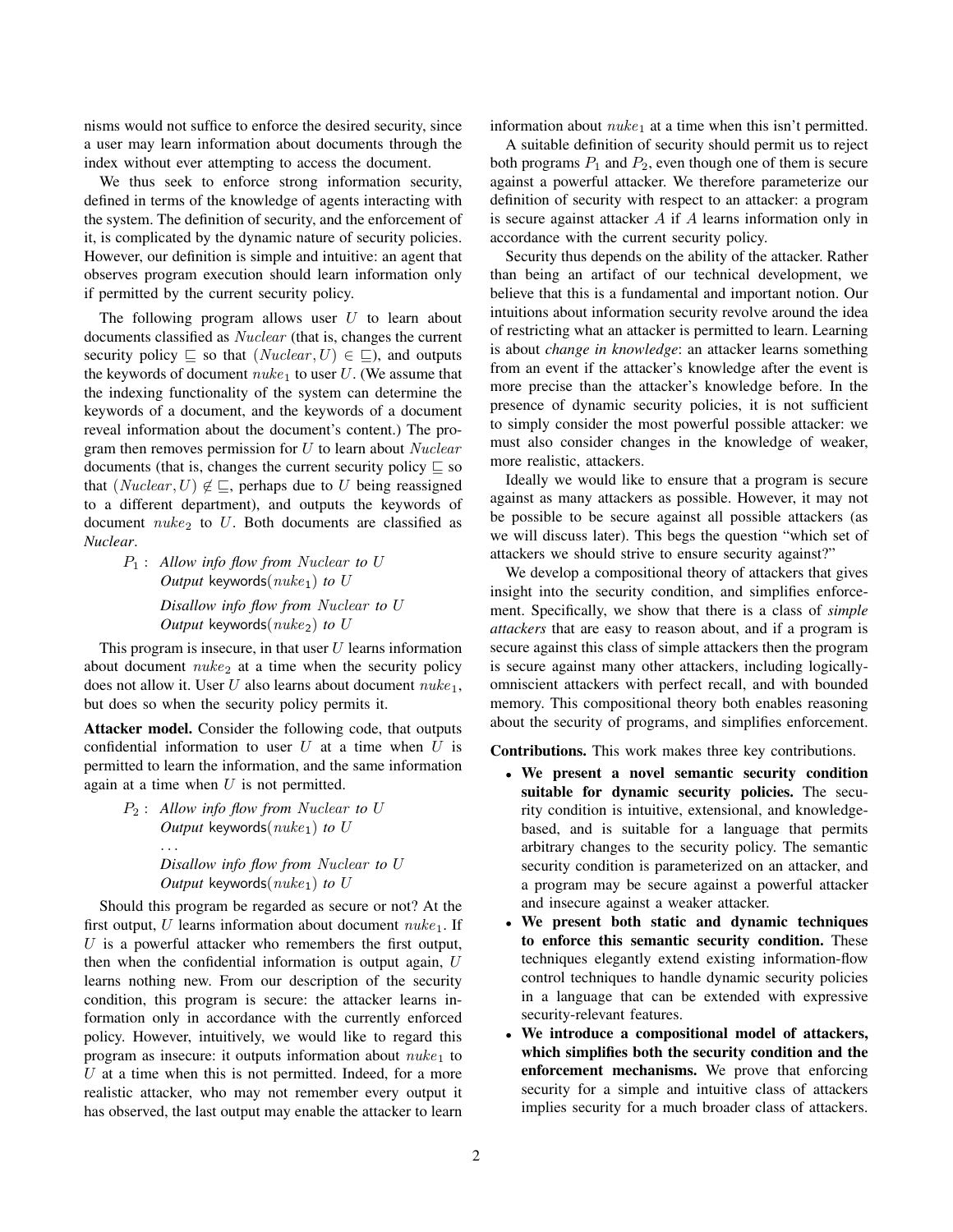Values 
$$
v ::= n
$$
  
Expressions 
$$
e ::= v | x | e_1 \oplus e_2
$$
  
Commands 
$$
c ::= \text{skip} | x := e | c_1; c_2
$$
  
if  $e$  then  $c_1$  else  $c_2$  | while  $e$  do  $c$   
input  $x$  from  $\ell$  | output  $e$  to  $\ell$   
setPolicy( $\sqsubseteq$ )  
Figure 1. Language syntax

# II. LANGUAGE

We present a simple imperative interactive language that contains an explicit command for changing the current security policy. The language can perform input and output on channels. We assume that there is one channel for each security level in L. Our semantic security conditions will be concerned with protecting the confidentiality of inputs received on channels.

Syntax. Figure 1 presents the language syntax. Language commands are standard, with the exception of input and output commands, and command setPolicy( $\sqsubseteq$ ), which sets the current security policy to  $\sqsubseteq$ . We do not specify how security policies are denoted, but assume that some mechanism exists. In later sections, we will extend the language to allow security policies to be specified using language mechanisms. Input command input x from  $\ell$  receives an input from channel  $\ell$  and assigns the value to variable x. Output command output  $e$  to  $\ell$  evaluates expression  $e$  and outputs the resulting value on channel  $\ell$ .

Expressions  $e$  consist of program variables  $x$ , values  $v$ , and binary operations over expressions. We use  $\oplus$  to range over total binary relations over values. For simplicity, we restrict values to integers n.

Semantics. A *memory* is a function from program variables to values. We use metavariable  $m$  to range over memories.

An *input stream* is a sequence of values representing the pending inputs on a channel. We use metavariable  $vs$ to range over input streams, and write  $v : vs$  for the input stream with first element  $v$ , and remaining elements vs. An *input environment* is a function from L to input streams. Metavariable w ranges over input environments. For input environment w and security level  $\ell \in L$ ,  $w(\ell)$ is the input stream for channel  $\ell$ . Note that, because our language is deterministic, it is sufficient to model input via streams—Clark and Hunt show that, for deterministic programs, quantification over all streams expresses arbitrary interactive input strategy [11].

A *configuration* is a tuple  $\langle c, m, w \rangle \subseteq \rangle$  consisting of command  $c$ , memory  $m$ , input environment  $w$ , and security policy  $\subseteq$ . Command c is the remainder of the program to execute,  $m$  is the current memory,  $w$  is the current input environment, and  $\sqsubseteq$  is the current security policy. Figure 2 presents an operational semantics for the language. Judgment  $\langle c, m, w, \sqsubseteq \rangle \longrightarrow_{\alpha} \langle c', m', w', \sqsubseteq' \rangle$  means that configuration  $\langle c, m, w, \sqsubseteq \rangle$  can take a single step to configuration  $\langle c', m', w', \sqsubseteq' \rangle$ , optionally emitting an *event*  $\alpha$ . Events are

| $m(e) = v$                                                                                                                                                     |
|----------------------------------------------------------------------------------------------------------------------------------------------------------------|
| $\langle x := e, m, w, \sqsubseteq \rangle \longrightarrow_{\epsilon} \langle \textsf{skip}, m[x \mapsto v], w, \sqsubseteq \rangle$                           |
| $\langle c_1, m, w, \sqsubseteq \rangle \longrightarrow_\alpha \langle c_1', m', w', \sqsubseteq' \rangle$                                                     |
| $\langle c_1; \overline{c_2,m,w,\sqsubseteq\rangle \longrightarrow_{\alpha} \langle c_1';c_2,m',w',\sqsubseteq'\rangle}$                                       |
|                                                                                                                                                                |
| $\langle$ skip; $c, m, w, \sqsubseteq \rangle \longrightarrow_{\epsilon} \langle c, m, w, \sqsubseteq \rangle$                                                 |
| $m(e) \neq 0$                                                                                                                                                  |
| $\langle$ if e then $c_1$ else $c_2, m, w, \sqsubseteq \rangle \longrightarrow_{\epsilon} \langle c_1, m, w, \sqsubseteq \rangle$                              |
| $m(e)=0$                                                                                                                                                       |
| $\langle$ if e then $c_1$ else $c_2, m, w, \sqsubseteq \rangle \longrightarrow_{\epsilon} \langle c_2, m, w, \sqsubseteq \rangle$                              |
|                                                                                                                                                                |
| $\langle$ while $e$ do $c,m,w,\sqsubseteq \rangle \longrightarrow_{\epsilon}$                                                                                  |
| $\langle$ if e then $(c;$ while e do c) else skip, $m, w, \sqsubseteq \rangle$                                                                                 |
|                                                                                                                                                                |
| $\langle \mathsf{setPolicy}(\sqsubseteq'), m, w, \sqsubseteq \rangle \longrightarrow_{\epsilon} \langle \mathsf{skip}, m, w, \sqsubseteq' \rangle$             |
| $w(\ell) = v : vs$                                                                                                                                             |
| $\langle \mathsf{input}\, x \, \mathsf{from}\, \ell, m, w, \sqsubseteq \rangle \longrightarrow_{i(v,\ell)}$                                                    |
| $\langle$ skip, $m[x \mapsto v], w[\ell \mapsto vs], \sqsubseteq \rangle$                                                                                      |
| $m(e) = v$                                                                                                                                                     |
| $\langle \textsf{output} \, e \, \textsf{to} \, \ell, m, w, \sqsubseteq \rangle \longrightarrow_{o(v, \ell)} \langle \textsf{skip}, m, w, \sqsubseteq \rangle$ |
| Figure 2. Language semantics                                                                                                                                   |

either *input events*  $i(v, \ell)$  or *output events*  $o(v, \ell)$ , indicating, respectively, the input or output of value  $v$  on channel  $\ell$ . We use  $\alpha = \epsilon$  to indicate that no event was emitted during the execution step. We use  $E$  to denote the set of all possible events, and  $\mathbb{E}(\ell)$  to denote the set of possible events on channel  $\ell$ .

$$
\mathbb{E}(\ell) = \{i(v, \ell) \mid v \text{ is a value}\} \cup \{o(v, \ell) \mid v \text{ is a value}\}
$$

$$
\mathbb{E} = \bigcup_{\ell \in L} \mathbb{E}(\ell)
$$

We write  $m(e) = v$  to indicate that expression e evaluates to value  $v$  using memory  $m$  to look up the value of program variables. We write  $m[x \mapsto v]$  for the memory that maps program variable  $x$  to value  $v$  and otherwise behaves the same as memory m. Similarly, we write  $w[\ell \mapsto vs]$  for the input environment that maps channel  $\ell$  to input stream vs and otherwise behaves the same as w.

The inference rules for the semantics are mostly standard. Command setPolicy( $\subseteq$ ) modifies the configuration to make policy  $\Box$  the current policy. Input command input x from  $\ell$ inputs value v from input stream  $w(\ell)$ , updates the memory to map  $x$  to  $v$ , updates the input environment to remove v from input stream  $w(\ell)$ , and emits event  $i(v, \ell)$ . Output command output  $e$  to  $\ell$  evaluates  $e$  to value  $v$ , and emits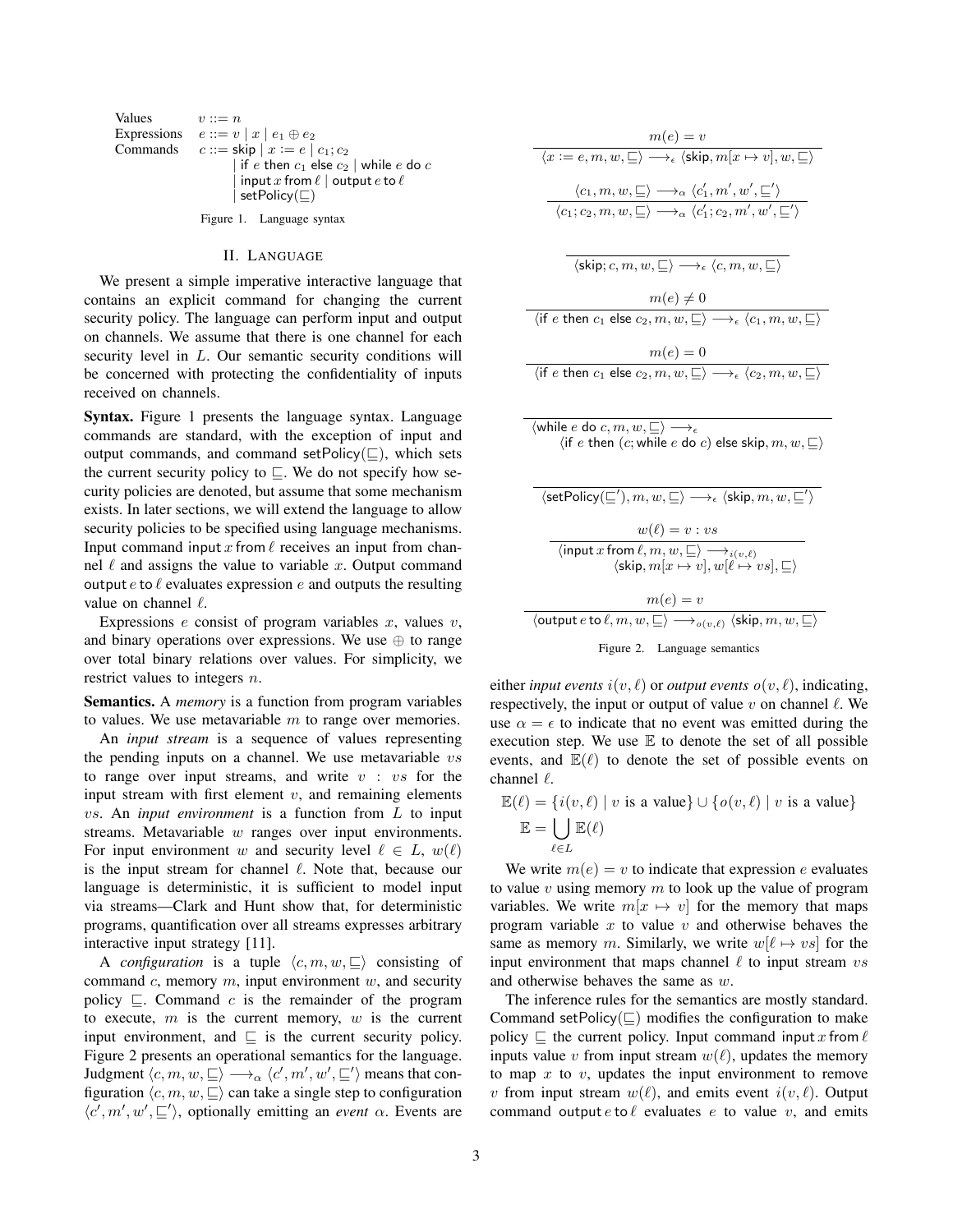event  $o(v, \ell)$ .

We assume that there is a distinguished memory  $m_{init}$ and a distinguished security policy  $\mathcal{L}_{init}$  that are used as the initial memory and security policy, respectively, for any program execution. For concreteness, we assume in the rest of the paper that the initial security policy is the identity relation over security levels:  $\sqsubseteq_{init} = \sqsubseteq_{Id} = \{(\ell, \ell) | \ell \in L\}.$ 

Our semantic security conditions will be concerned with the confidentiality of initial input environments. As such, there is no distinguished initial input environment.

Traces. Traces are finite sequences of events. We use metavariable t to range over traces, and write  $t_1 \cdot t_2$  for the concatenation of traces  $t_1$  and  $t_2$ . We write  $\epsilon$  for the empty trace (and also use it to denote the absence of an event in an execution step). We write |t| for the length of trace  $t$ .

We write  $t \restriction \ell$  for the restriction of trace t to events on channel  $\ell$ . More formally, we have

$$
\epsilon \upharpoonright \ell = \epsilon
$$
  

$$
(\alpha \cdot t) \upharpoonright \ell = \begin{cases} \alpha \cdot (t \upharpoonright \ell) & \text{if } \alpha \in \mathbb{E}(\ell) \\ t \upharpoonright \ell & \text{if } \alpha \notin \mathbb{E}(\ell). \end{cases}
$$

We say that configuration  $\langle c_0, m_0, w_0, \sqsubseteq_0 \rangle$  *emits trace t on channel*  $\ell$  *ending with policy*  $\subseteq_k$  (written  $\langle c_0, m_0, w_0, \underline{\sqsubseteq}_0 \rangle \Downarrow_{\ell} (t, \underline{\sqsubseteq}_k)$  if there are  $k+1$  configurations  $\langle c_i, m_i, w_i, \sqsubseteq_i \rangle$  for  $i \in 0..k$  such that

$$
\langle c_{i-1},m_{i-1},w_{i-1},\sqsubseteq_{i-1}\rangle \longrightarrow_{\alpha_i} \langle c_i,m_i,w_i,\sqsubseteq_i\rangle
$$

for all  $i \in 1..k$ , and  $t = (\alpha_1 \cdot \ldots \cdot \alpha_k) \upharpoonright \ell$ , and  $t \neq (\alpha_1 \cdot \ldots \cdot \alpha_k)$  $\alpha_{k-1}) \restriction \ell$ .

Intuitively, if  $\langle c, m_{init}, w, \sqsubseteq_{init} \rangle \Downarrow_{\ell} (t, \sqsubseteq)$  then an observer of channel  $\ell$  may observe trace t during the execution of command  $c$  with initial input environment  $w$ , and policy  $\sqsubseteq$  is the policy enforced when the last event of t was emitted.

### III. SECURITY

We define security of a program in terms of the knowledge of an attacker that observes program execution. Conceptually, the definition of security is straightforward: an execution of a program is secure if an attacker learns information about the initial input environment only in accordance with the current security policy.

In this section, we define attackers as entities that observe the execution of a program, and define the knowledge of an attacker. We then state two versions of the semantic security condition and explore some of the consequences.

#### *A. Attackers and attacker knowledge*

As discussed in the introduction, a program may be secure against a powerful attacker, but insecure against a weaker attacker. We thus define attackers, and will parameterize our definition of security with respect to the attacker that is observing program execution.

An *attacker* is a state-based machine that observes a subset of events during a program's execution, and updates its state accordingly. We assume that all attackers know the source code of the program generating the events, and that attackers are logically omniscient. Attackers differ in their ability to remember the observations they have made. We will define the attacker's knowledge to be the set of initial input environments that could have resulted in a sequence of observations that caused the attacker to be in its current state.

Formally, attacker A is a tuple  $A = (S_A, s_{init}, \delta_A)$  where

- $S_A$  is a set of attacker states;
- $s_{init} \in S_A$  is the initial attacker state; and
- $\delta_A$  :  $S_A \times \mathbb{E} \rightarrow S_A$  is the transition function that describes how the attacker's state changes due to events the attacker observes. Note that  $\delta_A$  is a function, and so state transitions are deterministic.

Given trace t and attacker  $A = (S_A, s_{init}, \delta_A)$ , we write  $A(t)$  to denote the attacker's state after observing trace t.

$$
A(\epsilon) = s_{init}
$$

$$
A(t \cdot \alpha) = \delta_A(A(t), \alpha)
$$

We assume that attacker  $A$  is able to observe only events on a single channel, and refer to that channel as the *level of* A.

Note while this is not uncommon in literature [27], this is different from conventional approaches where attacker observes events from all channels  $\ell'$  such that  $\ell' \sqsubseteq \ell$ . In our case, the choice is more than a matter of preference—the conventional definition would be unsuitable because of the dynamic nature of  $\sqsubseteq$ .

Example attackers. We give four examples of attackers that will be of later interest. The "perfect attacker"  $A_{Per}$  has perfect recall: it remembers all observations. The set of states for  $A_{Per}$  is the set of traces. The attacker's initial state is the empty trace, and the transition function concatenates the latest observable event to the attacker's state:  $\delta_{A_{Per}}(s, \alpha) =$  $s \cdot \alpha$ . The perfect attacker knows more than any other attacker (which will be stated and proved later).

A significantly weaker class of attackers are "bounded memory" attackers,  $A_{last-i}$ , that remember the last i observed events (and the total number of events observed). More formally, the set of attacker states is the set of pairs of natural numbers (counting the number of observations), and traces of up to length i. The initial state is the pair  $(0, \epsilon)$ , and the transition function is defined as  $\delta_{A_{last-i}}((j,t), \alpha) =$  $(j + 1, t')$  where t' is equal to the last k events of  $t \cdot \alpha$ , where k is the minimum of i and the length of  $t \cdot \alpha$ .

Another class of attackers that will be of interest are the "*i*-th event only" attackers  $A_{i-only}$  which simply count the number of observed events, and remember only the ith event. More formally, the set of attacker states is the set of pairs of natural numbers (counting the number of observations), and, optionally, events (recording the *i*th event):  $S_{A_{i \text{-}only}} = \mathbb{N} \times \mathbb{E}$ . The initial state is  $(0, \epsilon)$ . The transition function is defined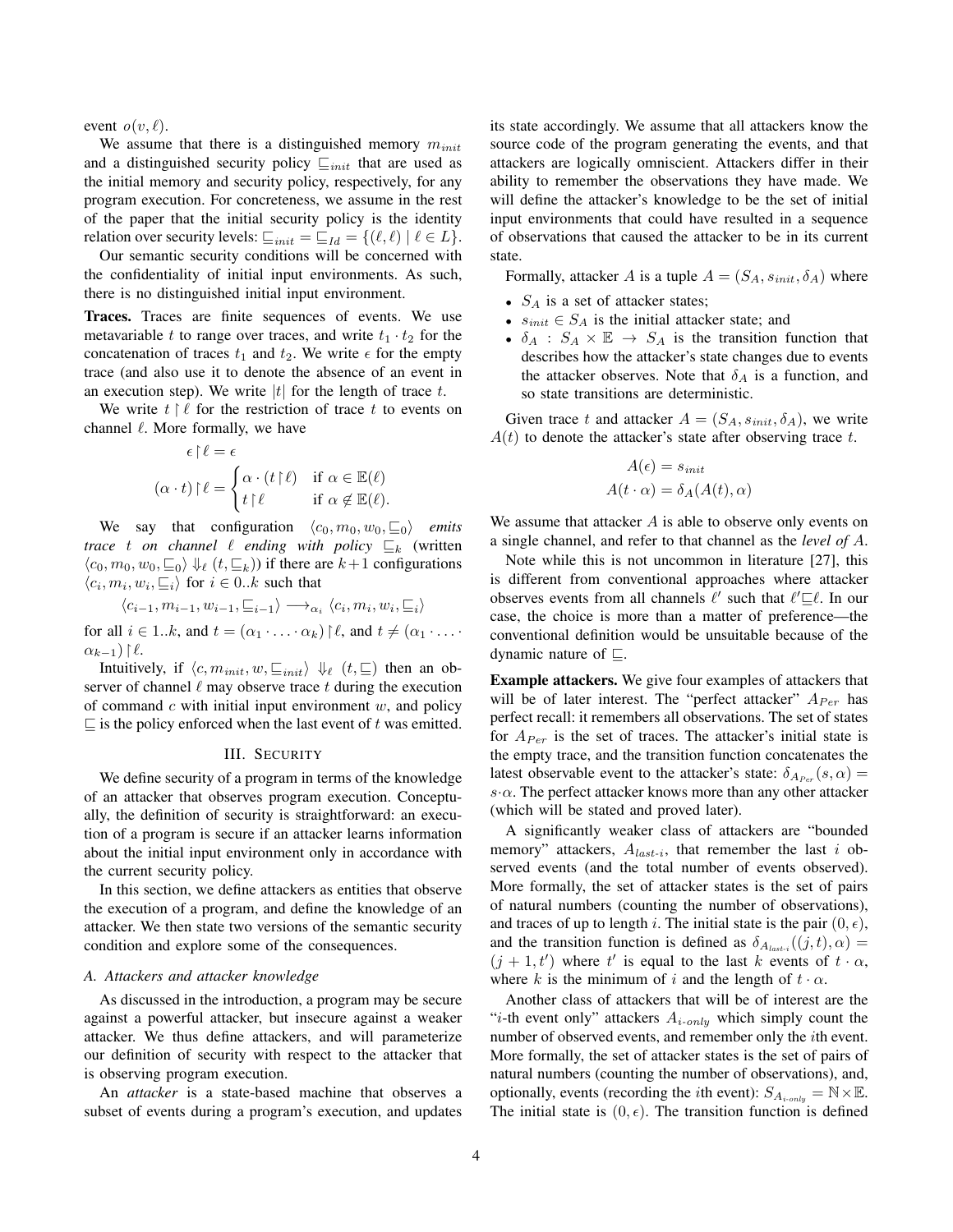as follows.

$$
\delta_{A_{i\text{only}}}((j,\alpha),\alpha') = \begin{cases} (i,\alpha') & \text{if } j+1=i\\ (j+1,\alpha) & \text{otherwise} \end{cases}
$$

An even weaker attacker is the "no memory" attacker  $A_{\emptyset}$ who has only a single state  $s_{init}$ , and thus pays no attention to any observations:  $\delta_{A_{\emptyset}}(s_{init}, \alpha) = s_{init}$ .

Attacker knowledge. Given program  $c$ , we define the *knowledge* of attacker A with current state s and level  $\ell$ to be the set of initial input environments that could have resulted in the attacker's current state by observing execution of command c. We write  $k(c, A, \ell, s)$  for the attacker's knowledge, and define it as follows.

$$
k(c, A, \ell, s) = \{w \mid \exists t. \langle c, m_{init}, w, \sqsubseteq_{init} \rangle \Downarrow_{\ell} (t, \sqsubseteq)
$$
  
and  $A(t) = s\}$ 

Intuitively, the set  $k(c, A, \ell, s)$  is the set of initial input environments that attacker  $A$  with state  $s$  believes are possible. Thus, a smaller set means that the attacker has better, or more precise, knowledge.

The perfect attacker  $A_{Per}$  has the most precise knowledge out of any possible attacker, since  $A_{Per}$  remembers all observable events.

**Theorem 1.** Let  $A = (S_A, s_{init}, \delta_A)$  be an attacker. Then for all commands c, all security levels  $\ell$ , all initial input envi*ronments* w, and all traces t such that  $\langle c, m_{init}, w, \underline{\sqsubseteq}_{init} \rangle \Downarrow_{\ell}$  $(t, \sqsubseteq)$  *we have* 

$$
k(c, A, \ell, A(t)) \quad \supseteq \quad k(c, A_{Per}, \ell, A_{Per}(t)).
$$

Proofs of this and other theorems are available in the accompanying technical report [2]

## *B. Security definition*

Our definition of security is, intuitively, that the attacker learns information only in accordance with the current security policy. Since we are interested in protecting the initial input environment, we need to define what the attacker is permitted to learn about the initial input environment. Towards this end, we define an equivalence relation over input environments:  $\ell$ -equivalence according to  $\sqsubseteq$ , written  $\approx_{\ell}^{\mathbb{L}}$ . Two input environments are related to each other by  $\approx_{\ell}^{\mathbb{L}}$ if the two input environments have identical input streams for all security levels  $\ell'$  that are permitted to flow to level  $\ell$ according to policy  $\sqsubseteq$ . Intuitively, if  $w \approx_{\ell}^{\sqsubseteq} w'$  then policy  $\subseteq$  would not allow an attacker with level  $\ell$  to distinguish the input environments  $w$  and  $w'$ . More formally,

$$
w \approx_{\ell}^{\sqsubseteq} w' \iff \forall \ell'.(\ell',\ell) \in \sqsubseteq \Rightarrow w(\ell') = w'(\ell').
$$

We write  $[w]_{\ell}^{\sqsubseteq}$  to denote the equivalence class of w under relation  $\approx_{\ell}^{\sqsubseteq}$ .

Given this interpretation of how security policies are intended to restrict attacker knowledge of initial input environments, we can now state the definition of security.

**Definition 1** (Security for input environment  $w$ ). Command c is *secure* against attacker  $A = (S_A, s_{init}, \delta_A)$  with level  $\ell$ for initial input environment w if for all traces t, events  $\alpha$ , and policies  $\subseteq$  such that  $\langle c, m_{init}, w, \subseteq_{init} \rangle \Downarrow_{\ell} ((t \cdot \alpha), \subseteq)$ we have

 $k(c, A, \ell, A(t \cdot \alpha)) \supseteq k(c, A, \ell, A(t)) \ \cap \ [w]_{\ell}^{\sqsubseteq}.$ 

Security requires that, for each observation  $\alpha$  that the attacker makes, the attacker's new knowledge— $k(c, A, \ell, A(t))$  $\alpha$ ), the left-hand side of the equation—is no more precise than the combination of the attacker's previous knowledge and the knowledge about the initial input environment allowed by the current policy— $k(c, A, \ell, A(t)) \cap [w]_{\ell}^{\sqsubseteq}$ , the right-hand side of the equation.

#### *C. Security against attackers*

The definition of security depends on the knowledge of the attacker. Thus, different programs will be secure against different attackers. For example, consider the following program,  $P_3$ , a version of the pseudocode program from the introduction. There are three security levels  $L = \{A, B, C\},\$ policy  $\sqsubseteq_{AB\to C}$  allows information flow from level A to C and from level B to C, and  $\sqsubseteq_{B\to C}$  allows information flow from  $B$  to  $C$ , but not from  $A$  to  $C$ .

$$
P_3: \ \sqsubseteq_{AB \to C} = \sqsubseteq_{Id} \cup \{(A, C), (B, C)\}
$$

$$
\sqsubseteq_{B \to C} = \sqsubseteq_{Id} \cup \{(B, C)\}
$$

input a from A;  
input b from B;  
setPolicy(
$$
\sqsubseteq_{AB \rightarrow C}
$$
);  
output a + b to C;  
setPolicy( $\sqsubseteq_{B \rightarrow C}$ );  
output b to C

This program reads inputs from channels A and B, stores them in variables a and b, sets the policy to  $\sqsubseteq_{AB\rightarrow C}$ , and outputs  $a+b$  to channel C. It then sets the policy to  $\sqsubseteq_{B\to C}$ and outputs variable  $b$  to channel  $C$ . It is secure against the "no memory" attacker  $A_{\emptyset}$  with any level  $\ell$ . Indeed, *every* program is secure against  $A_{\emptyset}$ , since the knowledge of  $A_{\emptyset}$ never changes.

All executions of  $P_3$  are secure against  $A_{Per}$  with level C. Consider an execution with  $A_{Per}$  observing channel C. The attacker observes the sum  $a + b$ , say 12. At this point in the execution, the attacker's knowledge is the set of all initial input environments  $w$  such that the first elements of input streams  $w(A)$  and  $w(B)$  sum to 12. This change in knowledge is permitted by the current security policy  $\sqsubseteq_{AB\rightarrow C}$  which allows the attacker to learn anything and everything about the initial input streams  $w(A)$  and  $w(B)$ (since  $(A, C) \in \sqsubseteq_{AB \to C}$  and  $(B, C) \in \sqsubseteq_{AB \to C}$ ).

The attacker next observes the value of variable b, say 7. The attacker's knowledge has improved: it now knows the exact values for the first elements of input streams  $w(A)$ and  $w(B)$ . The current security policy is  $\sqsubseteq_{B\to C}$ . Clearly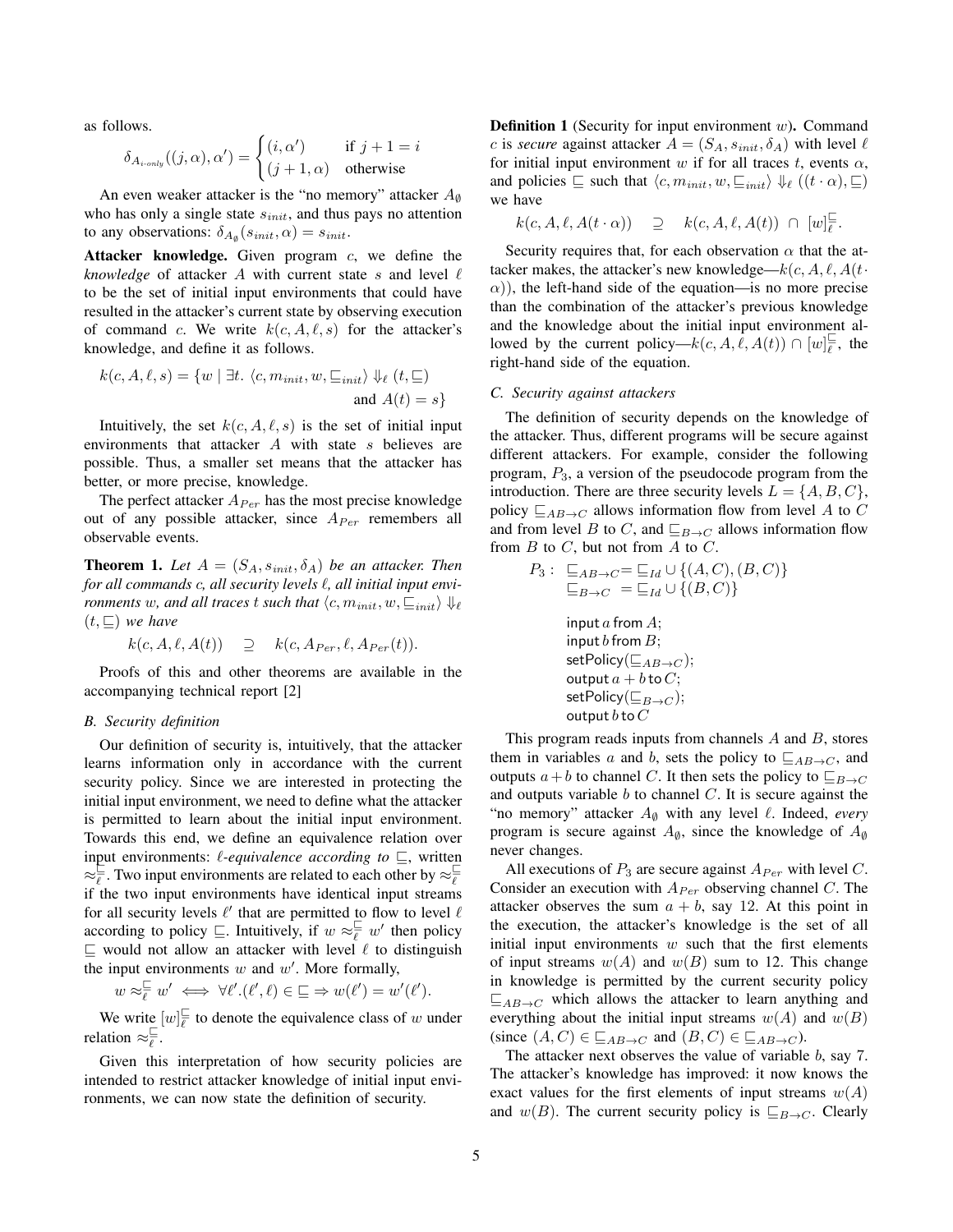the attacker has learned the first element of the initial input stream  $w(B)$ , which is permitted by policy  $\sqsubseteq_{B\to C}$ . But the attacker has also learned the first element of the initial input stream  $w(A)$ , which is not permitted by the policy. Nonetheless, the execution is secure, since the attacker's new knowledge is no more precise than what may be obtained by combining the attacker's previous knowledge with information it is permitted to learn according to the current security policy.

Security against the perfect attacker  $A_{Per}$  does not imply security against all attackers. Consider program  $P_4$  below, which differs from  $P_3$  only in the final command, which outputs variable  $a$  to channel  $C$  instead of  $b$ .

> $P_4$ : input a from A; input  $b$  from  $B$ ; setPolicy( $\sqsubseteq_{AB\rightarrow C}$ ); output  $a + b$  to  $C$ ; setPolicy( $\sqsubseteq_{B\to C}$ ); output  $a$  to  $C$

During execution of  $P_4$ , the knowledge of  $A_{Per}$  is identical to the knowledge of  $A_{Per}$  during an execution of  $P_3$ . Thus, program  $P_4$  is secure against  $A_{Per}$  with attacker level C. But intuitively the program is insecure! It outputs variable  $a$  to channel  $C$  even though the current security policy does not allow information flow from  $A$  to  $C$ .

Indeed, this program is insecure against attacker  $A_{2\text{-}only}$ with level C, which remembers only the second observed event and whose knowledge suddenly improves from the set of all possible initial input environments to only those input environments where the first element of input stream  $w(A)$ matches the observed output.

Although security against perfect attacker  $A_{Per}$  does not imply security against all attackers, security against some attackers does imply security against other attackers. Specifically, given some some set of attackers  $\{A_j\}_{j\in J}$ , if a program is secure against  $A_j$  for all  $j \in J$ , then the program is also secure against an attacker that combines the knowledge of all  $A_j$ . That is, the program is also secure against an attacker whose knowledge equals the intersection of the knowledge of  $A_j$  for all  $j \in J$ .

**Theorem 2.** *Let*  $\{A_j\}_{j\in J}$  *be a set of attackers, and for all j* ∈ *J*, let *c be secure against attacker*  $A_j$  *with level*  $\ell$ *. Let* A *be an attacker such that for all initial input environments w* and traces t such that  $\langle c, m_{init}, w, \underline{\sqsubseteq}_{init} \rangle \Downarrow_{\ell} (t, \underline{\sqsubseteq})$  we *have*

$$
k(c, A, \ell, A(t)) = \bigcap_{j \in J} k(c, A_j, \ell, A_j(t)).
$$

*Then*  $c$  *is secure against attacker*  $\overline{A}$  *with level*  $\ell$ *.* 

Theorem 2 implies that if a program is secure against  $A_{i-only}$  with level  $\ell$  for all possible values of i, then c is secure against many other attackers with level  $\ell$ , including

$$
\square_{H\to A} = \square_{Id} \cup \{(H, A)\}\
$$
\n
$$
\square_{H\to A} = \square_{Id} \cup \{(H, A)\}\
$$
\n
$$
\square_{H\to A} \cup \{\text{limit}\}
$$
\n
$$
\square_{A} \cup \{\text{right} \cup \{\text{right} \cup \text{right} \cup \text{right} \cup \text{right} \cup \text{right} \cup \text{right} \cup \text{right} \cup \text{right} \cup \text{right} \cup \text{right} \cup \text{right} \cup \text{right} \cup \text{right} \cup \text{right} \cup \text{right} \cup \text{right} \cup \text{right} \cup \text{right} \cup \text{right} \cup \text{right} \cup \text{right} \cup \text{right} \cup \text{right} \cup \text{right} \cup \text{right} \cup \text{right} \cup \text{right} \cup \text{right} \cup \text{right} \cup \text{right} \cup \text{right} \cup \text{right} \cup \text{right} \cup \text{right} \cup \text{right} \cup \text{right} \cup \text{right} \cup \text{right} \cup \text{right} \cup \text{right} \cup \text{right} \cup \text{right} \cup \text{right} \cup \text{right} \cup \text{right} \cup \text{right} \cup \text{right} \cup \text{right} \cup \text{right} \cup \text{right} \cup \text{right} \cup \text{right} \cup \text{right} \cup \text{right} \cup \text{right} \cup \text{right} \cup \text{right} \cup \text{right} \cup \text{right} \cup \text{right} \cup \text{right} \cup \text{right} \cup \text{right} \cup \text{right} \cup \text{right} \cup \text{right} \cup \text{right} \cup \text{right} \cup \text{right} \cup \text{right} \cup \text{right} \cup \text{right} \cup \text{right} \cup \text{right} \cup \text{right} \cup \text{right} \cup \text{right} \cup \text{right} \cup \text{right} \cup \text{right} \cup \text{right} \cup \text{right} \cup \text{right} \cup \text{right} \cup \text{right} \cup \text{right} \cup \text{right} \cup \text{right} \cup \text{right} \cup \text{right} \cup \text{right} \cup \text{right} \cup \text{right} \cup \text{right
$$

Figure 3. Example program and attacker  $A_{insec}$ 

the perfect attacker  $A_{Per}$ , and all bounded memory attackers  $A_{last-j}$  for all j.

Theorem 3. *For all commands* c*, if for all* i*,* c *is secure against* Ai*-*only *with level* `*, then* c *is secure against attacker*  $A_{Per}$  *with level*  $\ell$ *.* 

Theorem 4. *For all commands* c*, if for all* i*,* c *is secure against*  $A_{i\text{-}only}$  *with level*  $\ell$ *, then for all j, c is secure against attacker*  $A_{last-i}$  *with level*  $\ell$ *.* 

These results (Theorems 2, 3, and 4) simplify both security reasoning and security enforcement. It allows both a system developer and an enforcement mechanism to consider the security of a program just with respect to attacker  $A_{i-only}$ for all *i*: a set of simple attackers that are easy to understand. Security against attackers  $A_{i-only}$  will imply security for a large and practical set of attackers.

However, security against all  $A_{i-only}$  does not imply security against all attackers. For example, Figure 3 shows a program and an attacker  $A_{insec}$  such that the program is secure against  $A_{i-only}$  with level  $\ell$  for all possible values of i, but is insecure against  $A_{insec}$ . In an execution where the input from H is positive, then once  $A_{insec}$  observes the output  $o(3, A)$ , the attacker learns that the input was positive at a time when it is not permitted to learn this information. Intuitively, this is because the attacker's state machine does not record that it saw the event  $o(1, A)$ , which would let it learn that the input was positive at an appropriate time.

Attacker  $A_{insec}$  is, in some ways, being willfully stupid: it remembers observing the value 2 (by transitioning to state  $s_2$ ) but ignores observing the value 1. It is not an attacker for which we particularly care whether our system is secure against. By contrast, we believe that the attackers  $A_{Per}$  and  $A_{last-i}$  are a useful, relevant, and realistic set of attackers, for which it is reasonable to ensure a system is secure against. Thus, enforcing security against  $A_{i-only}$  is a worthwhile endeavor, even if it does not imply security against all attackers.

Characterizing such "willfully stupid" attackers is future work, as is the identification of a definitive class of attackers against which programs should be secure.

#### *D. Progress-insensitive security*

The definition of security given in Definition 1 is *progress sensitive* [4]: it accounts for knowledge the attacker may gain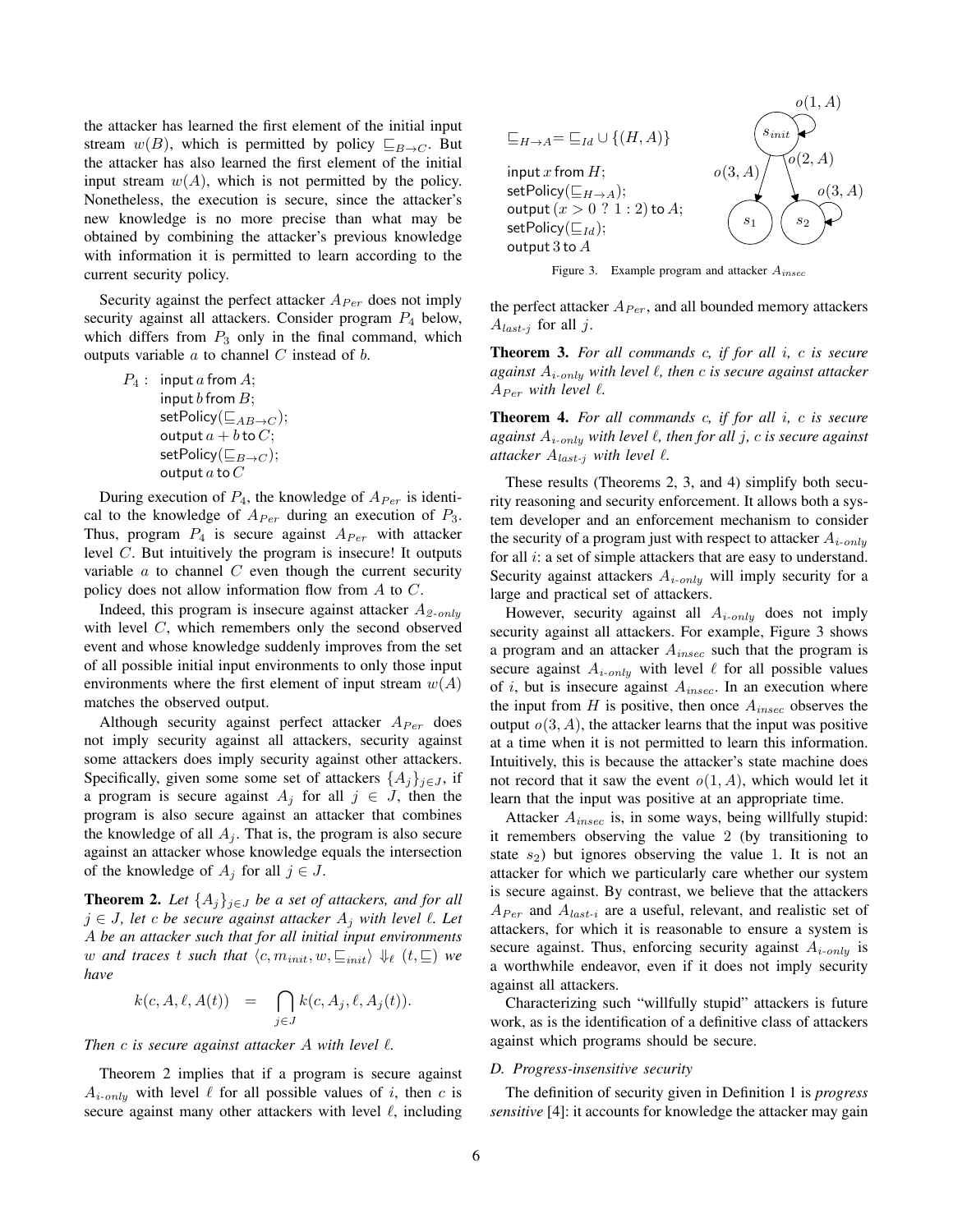by observing progress of program execution. For example, consider the following program.

> $P_5$ : output 0 to L; input x from  $H$ ; while  $x > 0$  do skip; output 1 to  $L$

An attacker observing channel L sees the second output event if and only if the while loop terminates. Since the loop guard depends on an input from channel  $H$  (which policy  $\mathcal{L}_{init}$  does not allow to be learned by an observer of channel  $L$ ), program  $P_5$  is insecure according to Definition 1.

However, many practical enforcement techniques ignore information flow via the observation of progress, and enforce a definition of security that allows attackers to learn arbitrary information by observing progress. We present a *progress insensitive* version of the security definition to enable standard enforcement techniques. Indeed, the enforcement techniques we present in Section V enforce progress-insensitive security, defined below.

We define *progress knowledge* [4] as the set of initial input environments that could have led to the attacker's current state s, *and* can produce another event observable by the attacker (which may or may not change the attacker's state).

$$
k^+(c, A, \ell, s) = \{w \mid \exists t. \ \exists \alpha \in \mathbb{E}(\ell).
$$

$$
\langle c, m_{init}, w, \sqsubseteq_{init} \rangle \Downarrow_{\ell} ((t \cdot \alpha), \sqsubseteq) \text{ and } A(t) = s \}
$$

Progress knowledge is more precise than the attacker's knowledge, in that for all commands c, attackers A, attacker levels  $\ell$ , and attacker states s, we have  $k(c, A, \ell, s) \supset$  $k^+(c, A, \ell, s).$ 

We modify our previous definition of security to *progressinsensitive security*, which allows the attacker to learn that the program makes progress. That is, the attacker knowledge at each step is no more precise than the combination of the attacker's previous knowledge, the information the current security policy allows to be learned, and the knowledge that the program makes progress. The definition of progressinsensitive security differs from the definition of progresssensitive security (Definition 1) only in the replacement of  $k(c, A, \ell, A(t))$  with  $k^+(c, A, \ell, A(t)).$ 

Definition 2 (Progress-insensitive security for input environment w). Command c is *progress-insensitively secure* against attacker  $A = (S_A, s_{init}, \delta_A)$  with level  $\ell$  for initial input environment w if for all traces t, events  $\alpha$ , and policies  $\subseteq$  such that  $\langle c, m_{init}, w, \subseteq_{init} \rangle \Downarrow_{\ell} ((t \cdot \alpha), \subseteq)$  we have

$$
k(c, A, \ell, A(t \cdot \alpha)) \quad \supseteq \quad k^+(c, A, \ell, A(t)) \ \cap \ [w]_{\ell}^{\sqsubseteq}.
$$

As with progress-sensitive security, the left-hand side of the equation is the attacker's new knowledge, and the righthand side of the equation provides a bound on how precise the attacker's knowledge is allowed to be.

Program  $P_5$  satisfies progress-insensitive security (Definition 2) against  $A_{Per}$  with level L for all input environments, but does not satisfy progress-sensitive security (Definition 1) against  $A_{Per}$  with level L for an initial input environment w where the first element of  $w(H)$  is not positive.

The results of this section (specifically, Theorems 2, 3 and 4) hold for both progress-insensitive and progress-sensitive security.

# *E. Noninterference, declassification, and revocation*

*Noninterference* [15] is a semantic security condition that requires that "high security" events do not interfere with, or affect, "low security" events. While there are many definitions of noninterference, most relevant here are knowledgebased definitions for interactive models (e.g., [4, 5, 10]).

The definitions of security, both progress sensitive and progress insensitive, generalize noninterference. More precisely, if the security policy never changes from the initial security policy, then progress-(in)sensitive security implies progress-(in)sensitive noninterference [3, 4].

*Declassification* weakens noninterference, to allow some high-security information to be observed by low-security observers. There are at least two ways that declassification can be viewed or incorporated into our model. First, if the security policy changes from  $\subseteq$  to  $\subseteq'$ , where  $\subseteq' \supseteq \subseteq$ , then the new security policy allows more information flows. This can be viewed as a coarse-grained form of declassification, since previously disallowed information flows are now permitted. Second, finer-grained policies, described in Section VI, can be added into our model to allow partial flows between security levels.

*Revocation* occurs when security privileges are removed. In our model this corresponds to removing a flow that was previously allowed. Our security conditions allow previous knowledge of the attacker to persist, but allows new knowledge to be acquired only in accordance with the current security policy.

#### IV. FIRST-CLASS SECURITY POLICIES

Systems with dynamic security policies typically have a run-time representation of the security policy. For example, in a document management system that attempts to restrict which users may use which documents, users' permissions would be represented in a data structure, and the data structure examined and modified at runtime.

In this section, we extend our language to encode security policies at run time, which allows the program to inspect and manipulate security policies. The extension simplifies our semantics, requires no changes to the security definitions of Section III, and does not require complex enforcement mechanisms.

We encode the security policy in memory using a subset of the program variables. Let  $\Lambda$  be a function from  $L \times L$ to variables, so that variable  $\Lambda(\ell, \ell')$  encodes whether the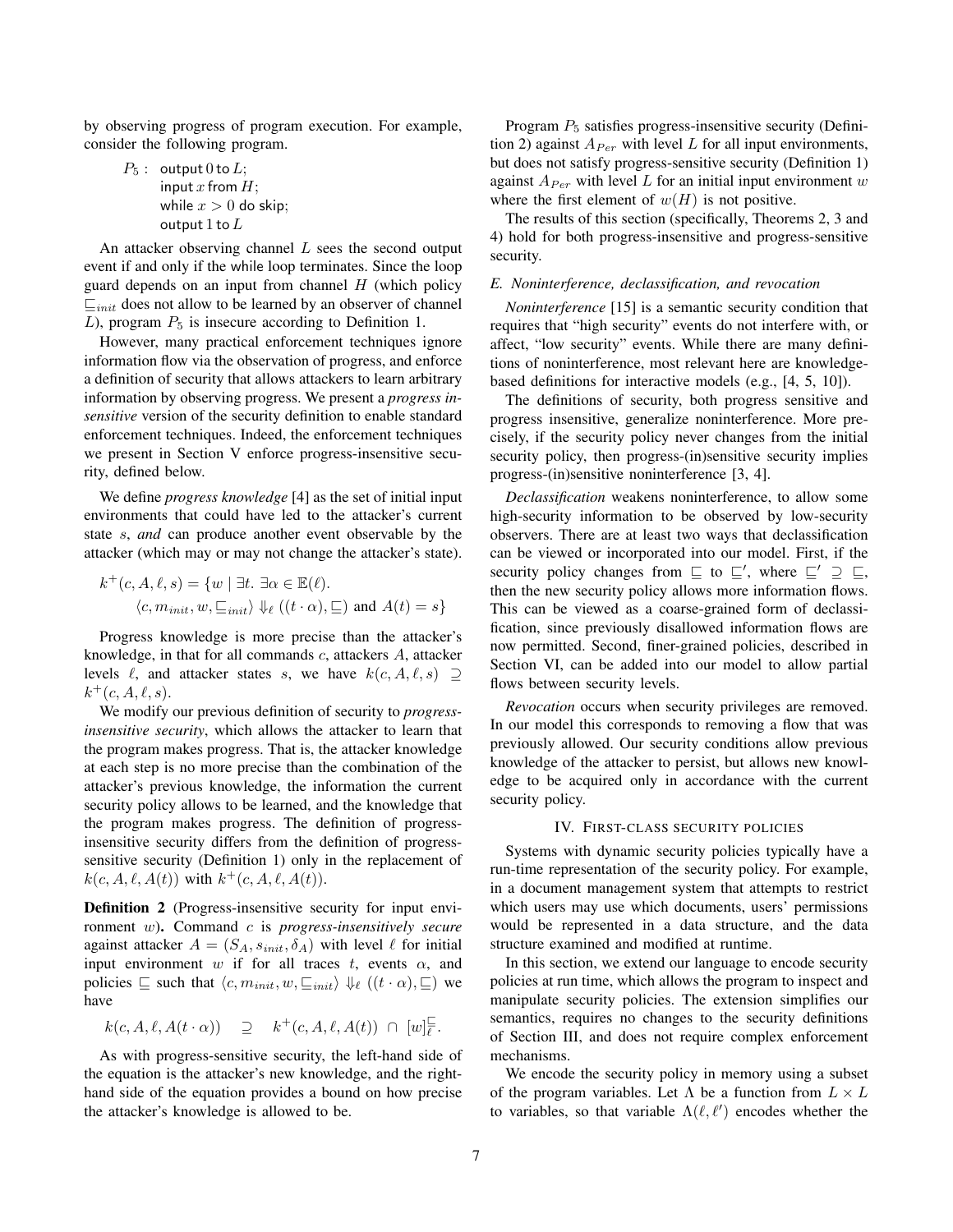current security policy allows information flow from  $\ell$  to  $\ell'$ . For brevity, we write  $\Lambda_{\ell,\ell'}$  to denote variable  $\Lambda(\ell,\ell')$ . Flow is permitted from  $\ell$  to  $\ell'$  if either  $\ell = \ell'$  (since policies must be reflexive) or the current memory maps variable  $\Lambda_{\ell,\ell'}$  to a non-zero value. Given memory m, we write  $\mathcal{F}_m$  for the security policy represented by  $m$ , defined as follows.

# **Definition 3** (Interpretation of the security policies  $\mathcal{F}_m$ ).  $\mathcal{L}_m = \{(\ell, \ell') \mid \ell = \ell' \lor m(\Lambda_{\ell, \ell'}) \neq 0\}$

The program may modify the current security policy by updating the variables  $\Lambda_{\ell,\ell'}$ . Thus, the encoding removes the need for a specialized syntax for policy changes, and setPolicy( $\subseteq$ ) can now be dropped from the language syntax. Moreover, the program can perform run-time tests to determine whether information flow is permitted from  $\ell$  to  $\ell'$  simply by inspecting variable  $\Lambda_{\ell,\ell'}$ .

Program configurations  $\langle c, m, w, \sqsubseteq \rangle$  no longer need to explicitly represent the current security policy  $\sqsubseteq$ , since it can be inferred from the current memory. Of course, given a semantics over configurations  $\langle c, m, w \rangle$  that do not explicitly represent the current security policy, we can lift the semantics to those of Section II, and can thus carry over the security definitions of Section III with no modifications.

Consider the following example program where communication occurs between a server, abbreviated to S and a client, abbreviated to  $C$ , until the server chooses to terminate communication. This program satisfies both progress-sensitive and progress-insensitive security for attacker  $A_{i\text{-}only}$  with any level for all i.

$$
P_6: \Delta_{C,S} := 1; \Delta_{S,C} := 1;
$$
  
input y from S;  
while  $\Delta_{S,C} \neq 0$  do  
input x from C;  
output x > y to C;  
input t from S;  
output t to C;  
 $\Delta_{S,C} := t;$   
output 0 to C

The first line of this program establishes a security policy in which information can flow from  $C$  to  $S$ , and viceversa. The first input reads variable  $y$  from  $S$ . In the body of the loop, we input values from  $C$  into variable  $x$ . Because information can flow from  $S$  to  $C$ , the result of the expression  $x > y$  can also flow to C, and therefore the corresponding output statement is allowed. We input variable  $t$  from  $S$ , and use that value to update the security policy, possibly disallowing flow from  $S$  to  $C$ . However, before updating the security policy ( $\Lambda_{S,C} := t$ ) we output the value of t to  $C$ , so that  $C$  learns whether the security policy will change. This notification is needed; otherwise, when  $C$  observes the output of 0 at the end of the program,  $C$  would learn information about inputs from  $S$  at a time when it is not allowed by the current security policy.

As another example, suppose user  $U$  wants to upload content to web server W. Moreover, the server decides whether the user is allowed to upload content. Program  $P_7$ models this scenario.

$$
P_7: \Delta_{W,U} := 1;
$$
  
input  $\Delta_{U,W}$  from W;  
if  $\Delta_{U,W} \neq 0$  then  
input file from U; output file to W  
else  
skip

This program is both progress-sensitively and progressinsensitively secure against attacker  $A_{i\text{-}only}$  with any level for all *i*. Variable  $\Lambda_{U,W}$  is updated based on input from W. The conditional statement checks whether flow is allowed from  $U$  to  $W$  before transferring the file. This program is secure, because the upload occurs only when the information flow is permitted by the current security policy.

#### V. ENFORCEMENT

Sections III and IV present an expressive language and knowledge-based security conditions. The security conditions describe permitted information flow in the presence of dynamic security policies, even when the security policy is derived from runtime constructs of the program.

In this section we present both static and dynamic enforcement techniques for progress-insensitive security against attacker  $A_{i-only}$  with any level, for all i. By the results of Section III, this implies progress-insensitive security against many other attackers, including the perfect attacker  $A_{Per}$ and all bounded memory attackers  $A_{last-j}$ . Progress-sensitive security can be enforced by more restrictive variations of these enforcement techniques (e.g., [4, 27]).

Our enforcement techniques are adapted from existing information-flow control mechanisms. Like previous work, we track information flow using a security lattice [12]. However, we use the powerset of security levels to track information flow, and check that information flows conform to the current enforced security policy only at program locations that generate observable events.

The absence of an event on a channel may reveal information to an observer. To control this information flow in the presence of dynamic security policies, we introduce a novel mechanism—*channel context bounds*—that tracks bounds on information flows arising from decisions to produce events on channels, a form of *implicit information flow* [12].

We note that, apart from channel context bounds, the enforcement mechanisms described in this section are largely standard. Soundness of these mechanisms is, nevertheless, an important contribution because it shows that dynamic security policies can be enforced using known techniques. Throughout the section we point out to a range of extensions that can improve accuracy of these techniques.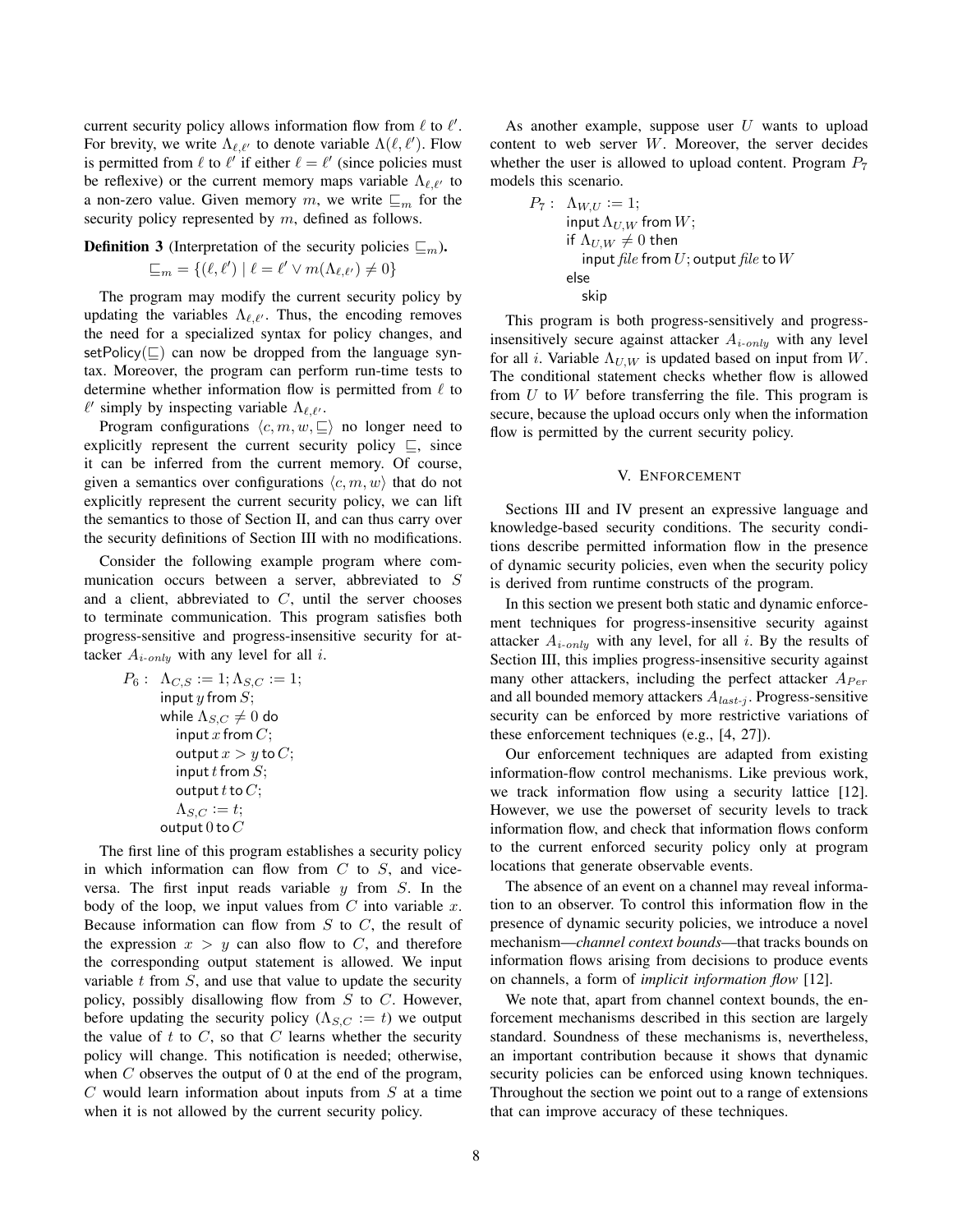| $pc \cup \Gamma(e) \subseteq \Gamma(x)$                       |                                                                                 |                             |
|---------------------------------------------------------------|---------------------------------------------------------------------------------|-----------------------------|
| $\Gamma, \Delta, pc \vdash \text{skip}$                       | $pc \cup \Gamma(e) \subseteq \Gamma(x)$                                         |                             |
| $\Gamma, \Delta, pc \vdash c_i, i = 1, 2$                     | $\Gamma, \Delta, pc \cup \Gamma(e) \vdash c_i, i = 1, 2$                        |                             |
| $\Gamma, \Delta, pc \vdash c_1, c_2$                          | $\Gamma, \Delta, pc \cup \Gamma(e) \vdash c_i, i = 1, 2$                        |                             |
| $\Gamma, \Delta, pc \cup \Gamma(e) \vdash c$                  | $pc \cup \{\ell\} \subseteq \Gamma(x)$                                          | $pc \subseteq \Delta(\ell)$ |
| $\Gamma, \Delta, pc \vdash \text{while } e \text{ do } c$     | $\forall \ell' \in \Delta(\ell) \text{. } may-flow(\ell', \ell)$                |                             |
| $pc \subseteq \Delta(\ell)$                                   | $\forall \ell' \in \Delta(\ell) \cup \Gamma(e) \text{. } may-flow(\ell', \ell)$ |                             |
| $\Gamma, \Delta, pc \vdash \text{output } e \text{ to } \ell$ |                                                                                 |                             |

#### Figure 4. Typing rules

#### *A. Static enforcement*

We present a type system that enforces security for  $A_{i\text{-}only}$ with any level, for all  $i$ . The type system is a mostly standard information-flow control security-type system (e.g., [28, 36]). A *security-type context* Γ is a function from program variables to sets of security levels. Intuitively, if the value of program variable  $x$  at any point in the program's execution may reveal information about the initial input stream for channel  $\ell$ , then  $\ell \in \Gamma(x)$ . We introduce *channel context bounds*  $\Delta$  that map channels to sets of security levels, and for each channel provide an upper bound on decisions to produce an observable event on that channel. Intuitively, if a decision to produce an input or output on channel  $\ell$  may reveal information about the initial input stream for channel  $\ell'$ , then  $\ell' \in \Delta(\ell)$ .

Type judgment  $\Gamma, \Delta, pc \vdash c$  means that command c is well-typed under security-type context Γ, channel context bounds ∆, and *program counter levels* pc, which is a set of security levels such that if information at level  $\ell$  might have influenced control flow reaching command c, then  $\ell \in pc$ . Program counter levels, in conjunction with channel context bounds, control *implicit information flows* [12]: information flow through the control flow structure of a program.

Inference rules for judgment  $\Gamma, \Delta, pc \vdash c$  are presented in Figure 4. We write  $\Gamma(e)$  for the set of security levels of variables occurring in  $e: \Gamma(e) = \{\Gamma(x) \mid x \text{ appears in } e\}.$ The rules are standard for security type systems except for the use of channel context bounds and the use of sets of security levels to track information flows. We explain these differences in more detail below.

Powerset of security levels. We use sets of security levels to track information flow instead of taking upper bounds of security levels. This is because the security policy, which provides an ordering over security levels, may change during execution, and thus it is difficult to determine statically an "upper bound" of a given set of security levels. By tracking information flow using sets of security levels, we avoid needing to commit to any particular security policy at the time of analysis. At program points that may produce observable events on channel  $\ell$  (i.e., input and output commands), we compute a set of security levels that is an upper bound on the information that the event may reveal ( $\Delta(\ell)$  for input statements, and  $\Delta(\ell) \cup \Gamma(\epsilon)$  for output statements). For every security level  $\ell'$  in the upper bound we check that  $\ell'$  is allowed to flow to level  $\ell$  at that program point, using the function  $may \text{-}flow(\ell', \ell)$ , described below.

Static approximation of runtime security policy. As in security-type systems with dynamic security levels (e.g., [16, 17, 25, 34, 37]), we use a static analysis to track which information flows are permitted at a given program point. Instead of conflating this analysis with the type system, we assume that this analysis is specified separately, and the results of the analysis are available via the function  $may \text{-}flow(\ell_1, \ell_2)$ . Note that the analysis needs to be flow sensitive, and we assume the function  $may \text{-}flow(\ell_1, \ell_2)$ takes as an implicit argument the program point for which we are querying the analysis results. This could be made explicit by adding labels to all program points (e.g., [26]). The static approximation of the runtime security policy is used to check information flow only at observable events: input and output commands. We assume that this analysis is sound: at a given program point, for some security levels  $\ell_1$  and  $\ell_2$ , if  $may-flow(\ell_1, \ell_2)$  is true, then in any execution, whenever that program point is reached, we have  $(\ell_1, \ell_2) \in \square$ , where  $\square$  is the current security policy in the configuration at the queried program point. Since the policy is interpreted from the current memory, this implies that the current value in variable  $\Lambda_{\ell_1,\ell_2}$  is non-zero. Thus, the analysis could be implemented as a standard constant propagation analysis.

Channel context bounds. We use channel context bounds to track and control information flow arising from the decision to perform an input or output. Channel context bounds restrict the contexts in which channels may be used. Consider the following program.

$$
P_8: \ \Lambda_{A,B} := 1;
$$
  
input *x* from *A*;  
if *x* > 0 then  
output 1 to *B*  
else skip;  

$$
\Lambda_{A,B} := 0;
$$
  
output 2 to *B*;

This program inputs a value from channel A, and, if that value is positive, outputs 1 to channel  $B$ . Information flow is then disallowed from  $A$  to  $B$ , and the value 2 is output on channel B. Suppose that the first event an attacker with level B sees is  $o(2, B)$ . At that time, the attacker learns that the input from  $A$  was not positive, and thus learns information about  $A$  at a time when it is not permitted, violating security. Observation of event  $o(2, B)$  informed the attacker that event  $o(1, B)$  did not occur. We track this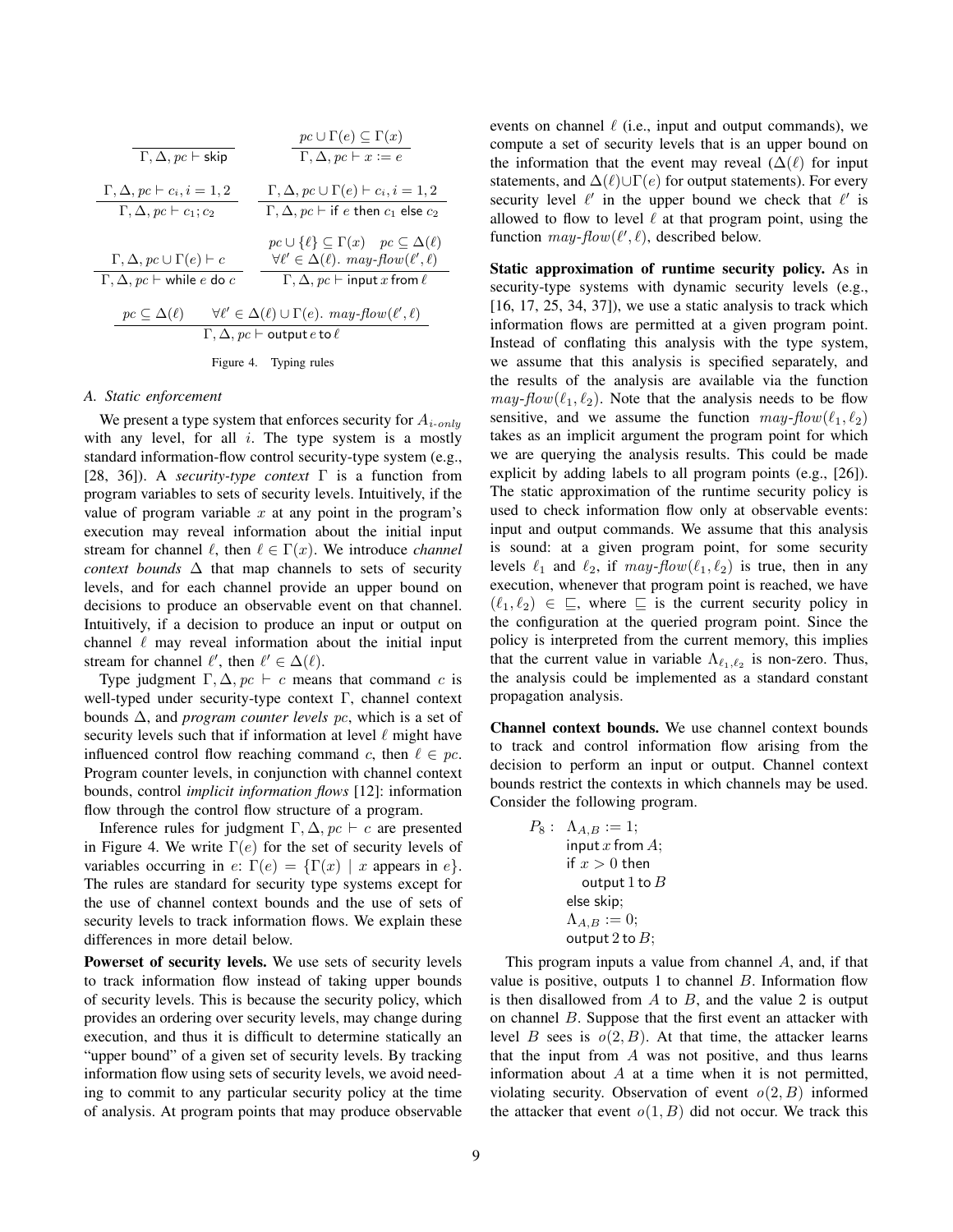information flow using channel context bounds:  $\Delta(\ell)$  is an upper bound on the information that may be learned by the occurrence or non-occurrence of any event on channel  $\ell$ . It is a superset of the program counter levels at all input and output events on that channel. The use of channel context bounds in our type system ensures that insecure program  $P_8$ above does not type-check.

The type system enforces progress-insensitive security against attacker  $A_{i-only}$  with any level, for all *i*.

Theorem 5 (Soundness of type system). *For all commands c*, security levels  $\ell$ , and  $i \in \mathbb{N}$ , if there exists a security*type context* Γ *and a channel context bounds* ∆ *such that*  $\Gamma, \Delta, \emptyset \vdash c$  *then* c *is progress-insensitively secure against attacker*  $A_{i-only}$  *with level*  $\ell$  *for all input environments w.* 

For example, Program  $P_5$  (Section III-D) is well-typed under security-type context  $\Gamma$  such that  $\Gamma(x) = \{H\}$ , and thus progress-insensitively secure against attacker  $A_{i-only}$ with any level, for all *i*. Similarly, Program  $P_6$  (Section IV) is well-typed if  $\Gamma(y) = \Gamma(t) = \{S\}$ ,  $\Gamma(x) = \{R, S\}$ ,  $\Gamma(\Lambda_{R,S}) = \emptyset$ , and  $\Gamma(\Lambda_{S,R}) = \{S\}.$ 

The type system presented here assumes a security-type context  $\Gamma$  that describes the levels of information that may be found in variables at any point in the program's execution. This context could be specified in advance, or could be inferred using a standard type inference algorithm. The type system could easily be adapted to a more precise *flowsensitive security-type system* [18, 19].

## *B. Dynamic enforcement*

Dynamic information-flow monitors (e.g., [4, 13, 20]) control the flow of information in a system by monitoring the system execution, and intervening when necessary. We describe a *purely dynamic* information-flow monitor [30] based closely on the monitor of Askarov and Sabelfeld [4].

To enforce progress-insensitive security, we need to define configurations and inference rules for *monitored execution* of program. A *monitored configuration* has the form  $(\langle c, m, w \rangle, st)$ , where  $\langle c, m, w \rangle$  is a program configuration (where the memory encodes the current security policy), and st is a monitor state. A monitor state is a stack of sets of security levels, and is used to track implicit information flows. The monitor state is analogous to the program counter levels pc used in the security-type system.

We extend our original program semantics to issue *monitor events* to the monitor for assignments, branching, input and output. The monitor can decide whether to accept or reject a monitor event based on the current monitor state. A monitored configuration makes a transition only when the monitor event is accepted by the monitor. When the event is not accepted, program execution halts. This extension of the semantics follows the presentation of Askarov and Sabelfeld [4]. We omit most of the details here, except the

$$
\begin{aligned} \underbrace{\bigcup st \subseteq \Delta(\ell) \quad (\bigcup st) \cup \{\ell\} \subseteq \Gamma(x) \quad \forall \ell' \in \Delta(\ell) \ . \ \ell' \sqsubseteq_m \ell}_{st \longrightarrow^{i(x,\ell)} st} \\ &\underbrace{\bigcup st \subseteq \Delta(\ell) \quad \forall \ell' \in \Gamma(e) \cup \Delta(\ell) \ . \ \ell' \sqsubseteq_m \ell}_{st \longrightarrow^{o(e,\ell)} st} \end{aligned}
$$

Figure 5. Dynamic enforcement of input and output

monitor rules for input and output monitor events, presented in Figure 5, which describe when the monitor is prepared to accept input and output monitor events.

As in the security-type system, we assume a securitytype context  $\Gamma$  and channel context bounds  $\Delta$ . The monitor ensures that  $\Gamma$  and  $\Delta$  are bounds on the information that may be learned by examining the values of variables and performing input and output. That is, a value that may reveal information about the initial input stream  $w(\ell)$  may only be stored in variable x if  $\ell \in \Gamma(x)$ . In Figure 5, we write  $\bigcup$  st for the union of all elements of the stack st. Recall that a stack element is a set of security levels. The set  $\bigcup st$ describes which security levels could have influenced control flow reaching the current program point.

Interestingly, to check whether information flow is permitted from  $\ell$  to  $\ell'$ , the monitor must inspect the current security policy  $\mathcal{L}_m$ . Such inspection may reveal sensitive information, since it depends on the value of variable  $\Lambda_{\ell,\ell'}$ , which may reveal information about levels  $\Gamma(\Lambda_{\ell,\ell'})$ . However, the resulting information channel cannot be magnified [5].

In dynamic enforcement, unlike static enforcement, Γ and  $\Delta$  need to be available at runtime. We call such executions Γ, ∆*-monitored* executions. This also requires lifting the definitions of knowledge and progress knowledge to be parameterized over  $\Gamma$  and  $\Delta$ . Using these definitions of knowledge it is straightforward to lift the definition of progress-insensitive security to Γ, ∆*-monitored progressinsensitive security*.

Soundness of the dynamic enforcement states that monitored executions satisfy the lifted progress-insensitive security for attacker  $A_{i-only}$  with any level, for all *i*.

Theorem 6 (Soundness of dynamic enforcement). *For all commands* c*, security levels* `*, input environments* w*, security-type contexts* Γ*, channels contexts bounds* ∆*, and*  $i \in \mathbb{N}$ , *it holds that*  $\Gamma$ ,  $\Delta$ *-monitored executions of c is progress-insensitively security against attacker* A<sup>i</sup>*-*only *with level*  $\ell$  *for input environment w*.

## VI. EXTENSIONS

Our language-based model for information security in the presence of dynamic security policies is simple, expressive, and can be enforced using practical information-flow control techniques. In this section we highlight the simplicity by sketching two extensions to the model: the addition of firstclass security levels, and of fine-grained security policies.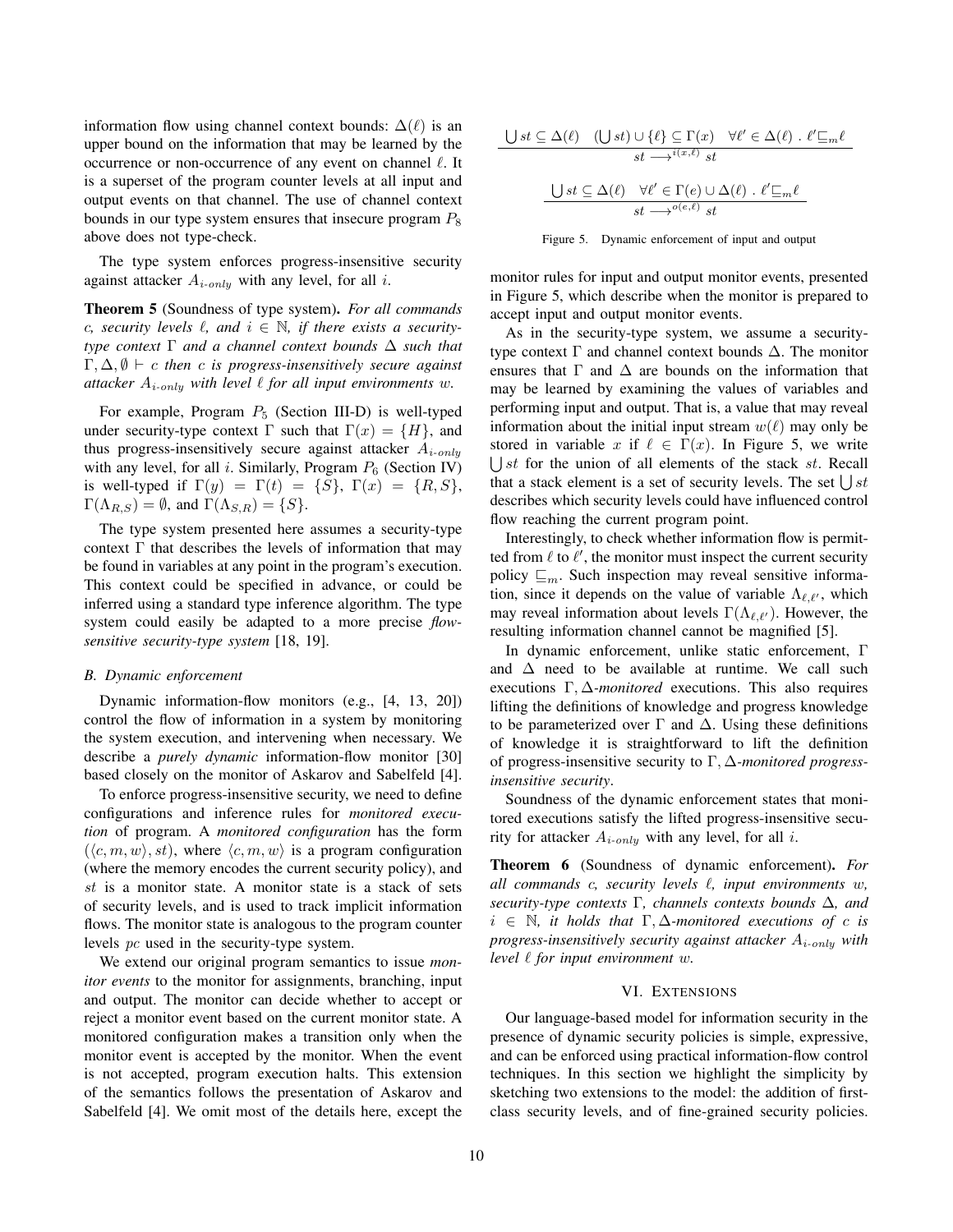| Values $v ::= \ldots   \ell$ |                                                                    |
|------------------------------|--------------------------------------------------------------------|
|                              | Expressions $e ::= \dots   e_1$ flows-to $e_2$                     |
|                              | Commands $c ::= \ldots  $ input x from $e  $ output $e_1$ to $e_2$ |

Figure 6. Modified language syntax for first-class security levels

These security-relevant extensions require only little change to the definitions of security and enforcement techniques.

## *A. First-class security levels*

We add security levels as first-class values to the language, and extend the type system of Section V-A to enforce progress-insensitive security for this new language. This increases the expressiveness of the language, bringing it closer to realistic systems that represent and manipulate both security levels and security policies at run time.

The addition of first-class security levels does *not* change either the observational model or the definitions of security. We believe that this supports our design choice in the observational model and definitions of security: the addition of a security-relevant language feature changes just the enforcement mechanisms.

We extend the language to allow values to include security levels  $\ell \in L$ , and add expression  $e_1$  flows-to  $e_2$  to test whether flow is permitted between levels. We extend input and output commands to specify the channel using arbitrary expressions. Figure 6 presents the modified syntax.

Language semantics remain the same, modulo extending the set of values to include security levels, and changing the evaluation of input and output commands to evaluate the channel expression. Definitions of attacker knowledge, progress knowledge, and progress-sensitive and progressinsensitive security remain unchanged.

The following program demonstrates the increased expressiveness of the language. Provided the security policy allows the appropriate flows, the program inputs a security level  $x$ from  $A$ , reads a value from channel  $x$ , and echoes it to channel B. We assume that expression  $e_1$  flows-to  $e_2$  evaluates to one if the current security policy permits information flow from  $e_1$  to  $e_2$  and zero otherwise.

$$
P_9
$$
: input *x* from *A*;  
\nif *A* flows-to *x* then input *y* from *x* else skip;  
\nif  $(x$  flows-to *B* and *A* flows-to *B*) then  
\noutput *y* to *B*  
\nelse skip

This program satisfies progress-sensitive and progress-insensitive security for attacker  $A_{i-only}$  with any level, for all i. An attacker with level  $x$  upon observing the input event may learn the first input from channel A. Thus, the program must check that flow is permitted from  $A$  to  $x$ . An attacker with level B upon observing the output event may learn both the value input from  $x$  and that the first input from channel  $A$ was  $x$ . Thus the program must check that flow is permitted both from  $x$  to  $B$  and from  $A$  to  $B$ .

We can modify the type system of Section V-A to enforce progress-insensitive security for the extended language. The modified type system is described in Appendix A.

## *B. Fine-grained policies*

The definitions of security and progress-insensitive security allow an attacker's knowledge to improve only in accordance with the current security policy. So far we have considered only coarse-grained security policies  $\Box$  such that if  $(\ell', \ell) \in \square$  then an attacker at security level  $\ell$  is allowed to learn everything about the initial input stream of channel  $\ell'$ . This is expressed in the security conditions by the set  $[w]_e^{\mathsf{C}}$ of input environments that policy  $\subseteq$  does not allow an attacker at security level  $\ell$  to distinguish from the initial input environment w.

It is natural and straightforward to consider information flows at finer granularity. Equivalence relations over the initial input environments provide a flexible and expressive way of specifying what information an attacker is permitted to learn [14, 31].

Let a *fine-grained policy*  $P = \{ \approx_{\ell} \}_{\ell \in L}$  be a family of equivalence relations over initial input environments, indexed by  $\ell \in L$ , and write  $[w]_{\ell}^P$  for the equivalence class of input environment w under equivalence relation  $\approx_{\ell} \in P$ .

Intuitively, fine-grained policy P describes for each security level  $\ell$  what information an observer at level  $\ell$  is allowed to learn. Fine-grained policies generalize security policies.

We modify language configurations to replace policies  $\Box$ with fine-grained policies  $P$ , and assume there is some distinguished fine-grained policy  $P_{init}$  used as the initial fine-grained policy for every execution.

The definition of security generalizes in the obvious way for fine-grained security policies, where equivalence class  $[w]_{\ell}^P$  is used to restrict how the knowledge of an attacker is allowed to improve. We give the definition of *fine-grained progress-sensitive security* below; the definition of *finegrained progress-insensitive security* is similar, except that progress knowledge is used instead of attacker knowledge.

Definition 4 (Fine-grained progress-sensitive security). Command c is *fine-grained progress-sensitively secure* against attacker  $A = (S_A, s_{init}, \delta_A)$  with level  $\ell$  for initial input environment w if for all traces t, events  $\alpha$ , and finegrained policies  $P$  such that

$$
\langle c, m_{init}, w, P_{init} \rangle \Downarrow_{\ell} ((t \cdot \alpha), P)
$$

we have

 $k(c, A, \ell, A(t \cdot \alpha)) \supseteq k(c, A, \ell, A(t)) \cap [w]_{\ell}^P.$ 

Enforcement. There are existing enforcement mechanisms for certain classes of fine-grained policies, such as securitytype systems (e.g., [29]) and information-flow monitors (e.g., [4, 21]). These mechanisms can be adapted to enforce finegrained progress-sensitive security by modifications similar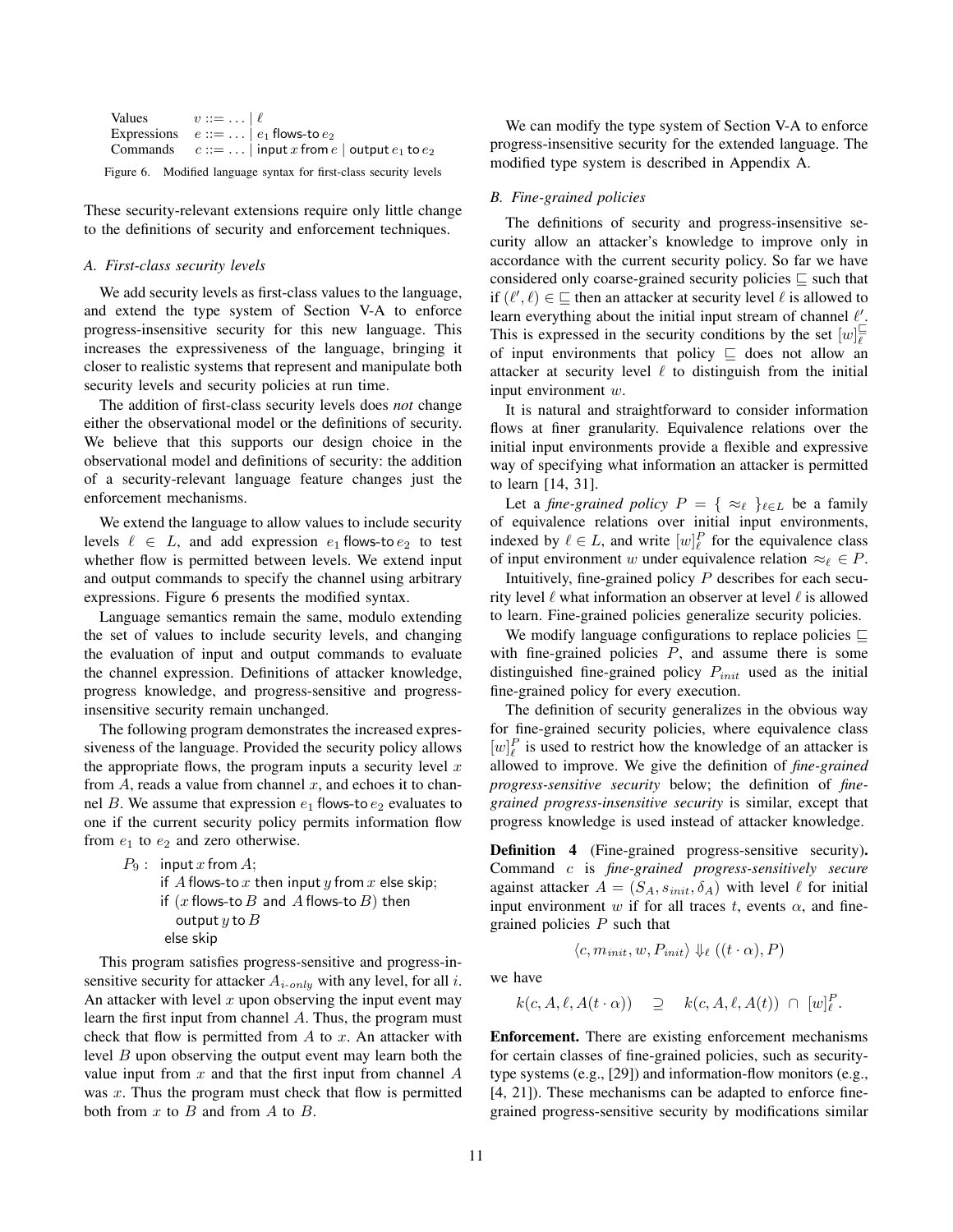to those described in Section V. To wit, checks that information flow conforms to policy should be performed at the program locations that generate observable events, and otherwise information flow should be tracked without any assumptions as to which policy is currently enforced.

# VII. RELATED WORK

Broberg and Sands define *flow locks* [7–9] which specify conditions when information may flow between security levels. A flow lock may be explicitly opened or closed by a program, enabling or disabling information flow between levels. As such, flow locks allow for the dynamic updating of security policy. The semantic security condition for flow locks is knowledge based and quantifies over attackers with different observational abilities (which is analogous to our quantification over output channels  $\ell$ ). The type system is of similar precision to ours. The key distinction between flow locks and this work is the semantic security condition: we consider security with respect to attackers with different abilities, while the work on flow locks is only concerned with perfect recall attackers. We believe that this is a crucial step forward in knowledge-based semantic security conditions. Such conditions are intended to restrict what an attacker learns, and when. Since learning is about change in knowledge, one must consider how the knowledge of different attackers change with observations: an attacker with perfect recall may not learn anything new from an observation, but the same observation may allow a more realistic weaker attacker to learn confidential information.

Hicks et al. [17] consider dynamic updating of information-flow policies. They permit arbitrary updates to the security policy, and introduce the semantic security condition *noninterference between updates*, which requires that the program satisfies a form of noninterference between any two consecutive updates to the security policy. There is no security guarantee across security updates. By contrast, our semantic security condition provides a guarantee across arbitrary updates. They enforce their security condition using nonstandard mechanisms, including *permission tags*, a form of type coercion between security levels that are inserted into execution only in accordance with the current policy, but may be reduced at any time. By contrast, our choice of observational model and security condition allows us to use simple adaptations of standard information-flow control mechanisms to enforce security. We adapt the enforcement mechanisms to delay checking of permitted information flows until the production of observable events.

The RX programming language [34], by Swamy et al., extends the policy update work of Hicks et al. [17] to make it more practical. They represent security policies using *owned roles*, derived from the RT role-based trustmanagement frameworks [22]. They identify the problem of *transitive flows*, which inadvertently allow information flows that are permitted by neither the old nor new policy. They prevent transitive flows by using a transactional mechanism to ensure that if the security of a program fragment depends upon flow allowed by the current security policy, then those portions of the current security policy are not modified until the fragment finishes execution. Our static enforcement mechanism does not exhibit any transitive flows, but a transactional mechanism would potentially enable the  $may \text{-}flow(\cdot, \cdot)$  analysis to be more precise.

RX uses *metapolicies* to control information that may be revealed through policy updates. This is needed because policies are not first class in RX. Our model does not require metapolicies since the program is able to query and manipulate the security policy using standard program constructs (see Section IV). This justifies our design choice of cleanly separating the run-time behavior of the language from security policies: the definition of security and the semantics of security policies depend on the run-time behavior of programs, but not vice versa.

The Jif programming language [25] represents security principals at run time, and allows security principals to dynamically delegate their authority to other principals. Since delegation between security principals defines the security policy, Jif allows dynamic security updates. Broberg and Sands [9] encode Jif's Decentralized Label Model [24] in flow locks, and thus provide a semantic security condition for Jif. We believe that this work, provides a promising alternative approach to modeling Jif's run-time representation of security principals, and providing a semantic security condition for Jif that includes reasoning about the different abilities of different principals.

As discussed in Section III-E, dynamically updatable security policies can enable a coarse-grained form of declassification, in which all flows between two security levels are permitted (possibly temporarily) after being previously disallowed. Other work has considered coarse-grained declassification. Mantel and Sands [23] present a language in which a more permissive security policy is used when control flow is within a *downgrading command*. Their semantic security condition is bisimulation-based, and the intuition is that in each step, information flows according to the current security policy. Almeida Matos and Boudol [1] also present a language where lexical scope enables more flows with a bisimulation-based security condition. Information flow from security level  $A$  to security level  $B$  is allowed within the scope of a flow  $A \prec B$  in c command.

Balliu et al. [6] point out to the connection of the setbased definitions of attacker knowledge (that our definition is an instance of) to the epistemic account of knowledge. We believe that our intuition on security in the presence of dynamic policies also applies to when information flow policies are expressed using temporal epistemic logic; formal development of such result may provide for an interesting and fruitful future research direction.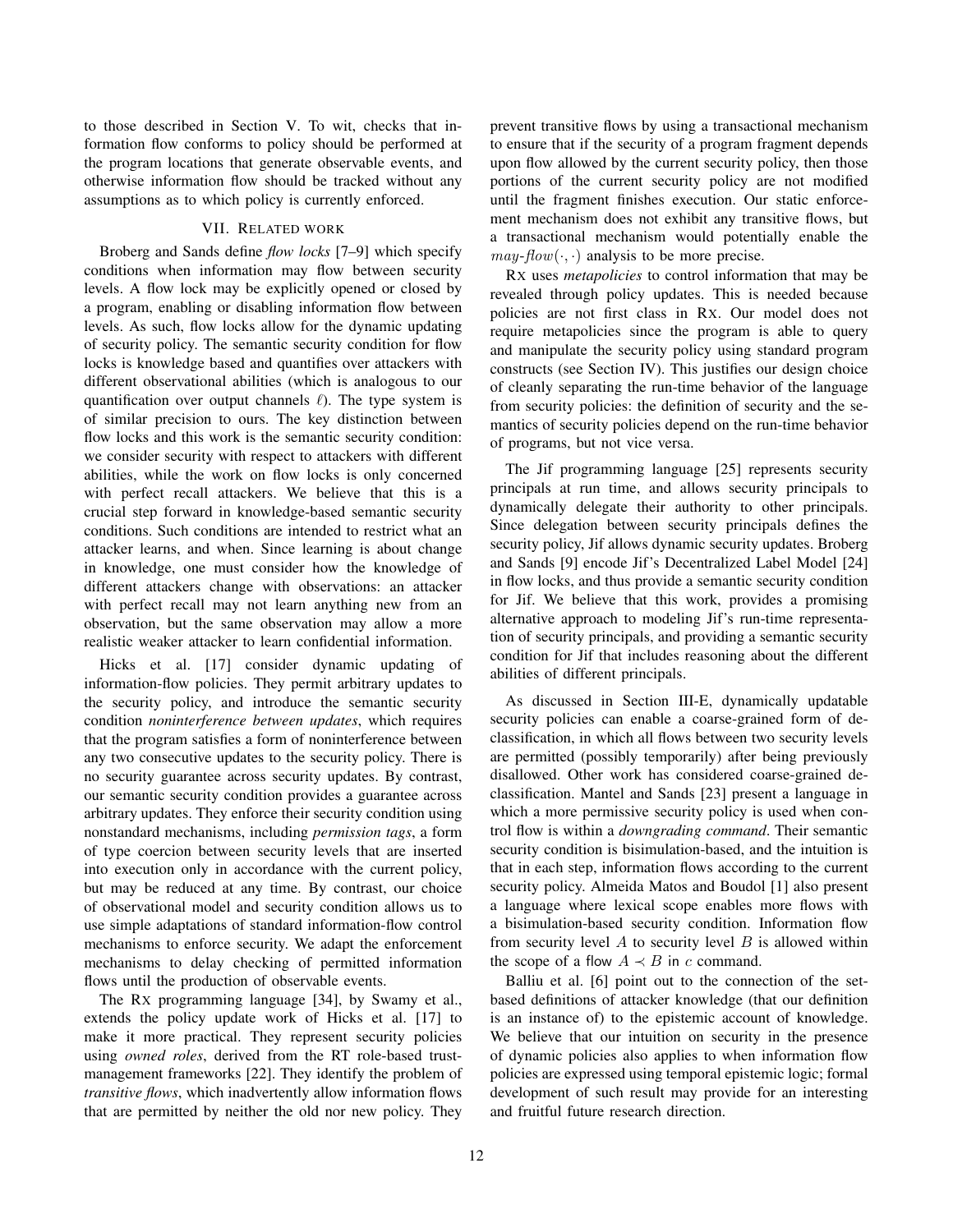# VIII. CONCLUSION

We have presented a simple, elegant, and extensible model for reasoning about information security in the presence of dynamic security policies. We use an extensional knowledge-based semantic security condition, which can be enforced using adaptations of standard information-flow control techniques, in a language that permits arbitrary changes to the security policy.

The semantic security condition is straightforward and intuitive: an attacker should learn information only in accordance with the current security policy. The semantic security condition is parameterized on an attacker, and a program may be secure for a powerful attacker, yet insecure for a weaker attacker. We identify a class of simple attackers such that if a program is secure against all members of this class, the program is secure against many more attackers, including the most powerful possible attacker, and attackers with bounded memory. We present mechanisms that enforce security for this class of simple attackers, and thus also enforce security for a useful and realistic set of attackers.

The language can be easily extended with expressive security-relevant features, such as run-time representation of the security policy, first-class security levels, and finegrained security policies, without significant change to the semantic security condition.

We believe that this language-based model provides a promising platform on which to build practical systems with strong information security guarantees.

#### ACKNOWLEDGEMENTS

We thank Niklas Broberg, Scott Moore, Andrew Myers, Danfeng Zhang, and the anonymous reviewers for detailed feedback about earlier versions of this work. We also thank the Chalmers/KTH Security Workshop for feedback and lively discussion related to this work. This research is supported by the National Science Foundation under Grants No. 1054172 and No. 0964409, and by the Office of Naval Research under Grant No. N000140910652.

## **REFERENCES**

- [1] A. Almeida Matos and G. Boudol. On declassification and the non-disclosure policy. In *Proceedings of the 18th IEEE Computer Security Foundations Workshop*, pages 226–240, Washington, DC, USA, 2005. IEEE Computer Society.
- [2] A. Askarov and S. Chong. Learning is change in knowledge: Knowledge-based security for dynamic policies. Technical Report TR-02-12, Harvard School of Engineering and Applied Sciences, 2012.
- [3] A. Askarov and A. Myers. A semantic framework for declassification and endorsement. In *Proceedings of the 19th European Symposium on Programming*, 2010.
- [4] A. Askarov and A. Sabelfeld. Tight enforcement of information-release policies for dynamic languages. In

*Proceedings of the IEEE Computer Security Foundations Symposium*, 2009.

- [5] A. Askarov, S. Hunt, A. Sabelfeld, and D. Sands. Termination-insensitive noninterference leaks more than just a bit. In *Proceedings of the 13th European Symposium on Research in Computer Security*, Oct. 2008.
- [6] M. Balliu, M. Dam, and G. Le Guernic. Epistemic temporal logic for information flow security. In *Proceedings of the ACM SIGPLAN 6th Workshop on Programming Languages and Analysis for Security*, PLAS 2011. ACM, June 2011.
- [7] N. Broberg and D. Sands. Flow locks: Towards a core calculus for dynamic flow policies. In *Proceedings of the 15th European Symposium on Programming*, pages 180–196. Springer, 2006.
- [8] N. Broberg and D. Sands. Flow-sensitive semantics for dynamic information flow policies. In *Proceedings of the ACM SIGPLAN Fourth Workshop on Programming Languages and Analysis for Security*, June 2009.
- [9] N. Broberg and D. Sands. Paralocks role-based information flow control and beyond. In *Proceedings of the 37th Annual ACM SIGACT-SIGPLAN Symposium on Principles of Programming Languages*, 2010.
- [10] S. Chong. Required information release. In *Proceedings of the 23rd IEEE Computer Security Foundations Symposium*, pages 215–227, July 2010.
- [11] D. Clark and S. Hunt. Non-interference for deterministic interactive programs. In *Proc. 5th International Workshop on Formal Aspects in Security and Trust (FAST2008)*, Lecture Notes in Computer Science, Malaga, Spain, October 2008. Springer-Verlag.
- [12] D. E. Denning. A lattice model of secure information flow. *Communications of the ACM*, 19(5):236–243, 1976.
- [13] J. S. Fenton. Memoryless subsystems. *Computer Journal*, 17(2):143–147, May 1974.
- [14] R. Giacobazzi and I. Mastroeni. Abstract noninterference: parameterizing non-interference by abstract interpretation. In *Proceedings of the 31st ACM SIGPLAN-SIGACT Symposium on Principles of Programming Languages*, pages 186–197, New York, NY, USA, 2004. ACM Press.
- [15] J. A. Goguen and J. Meseguer. Security policies and security models. In *Proceedings of the IEEE Symposium on Security and Privacy*, pages 11–20. IEEE Computer Society, Apr. 1982.
- [16] R. Grabowski and L. Beringer. Noninterference with dynamic security domains and policies. In *13th Asian Computing Science Conference, Focusing on Information Security and Privacy*, 2009.
- [17] M. Hicks, S. Tse, B. Hicks, and S. Zdancewic. Dynamic updating of information-flow policies. In *Proceedings of the Foundations of Computer Security*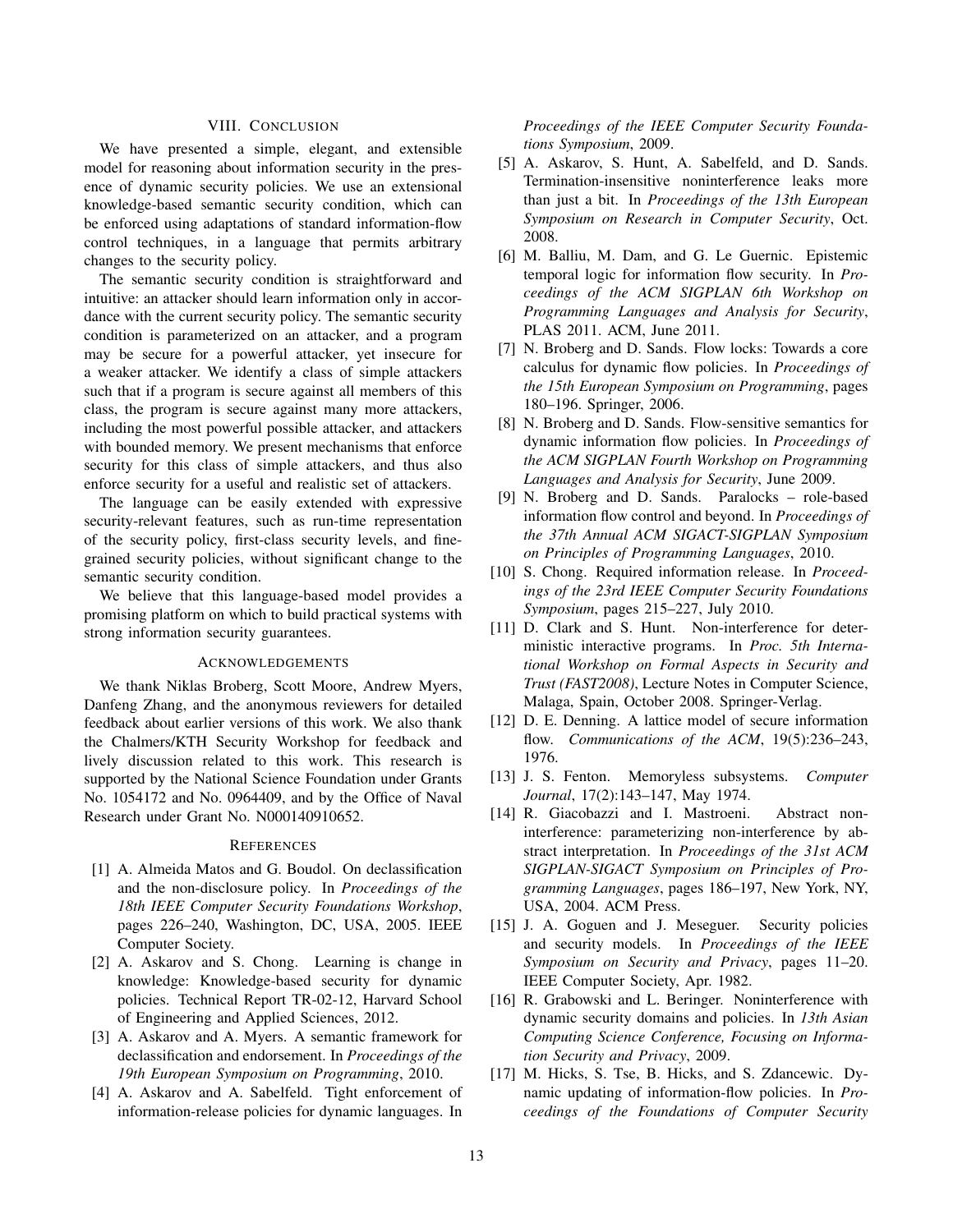*Workshop*, pages 7–18, June 2005.

- [18] S. Hunt and D. Sands. On flow-sensitive security types. In *Conference Record of the Thirty-Third Annual ACM Symposium on Principles of Programming Languages*, pages 79–90, New York, NY, USA, Jan. 2006. ACM Press.
- [19] S. Hunt and D. Sands. From exponential to polynomial-time security typing via principal types. In *Proceedings of the 20th European Symposium on Programming*, 2011.
- [20] G. Le Guernic. Automaton-based Confidentiality Monitoring of Concurrent Programs. In *Proceedings of the 20th IEEE Computer Security Foundations Symposium*, pages 218–232, 2007.
- [21] G. Le Guernic, A. Banerjee, T. Jensen, and D. A. Schmidt. Automata-based confidentiality monitoring. *Proceedings of the 11th Annual Asian Computing Science Conference*, pages 75–89, 2006.
- [22] N. Li, J. C. Mitchell, and W. H. Winsborough. Design of a role-based trust management framework. In *Proceedings of the IEEE Symposium on Security and Privacy*, pages 114–130. IEEE Computer Society, May 2002.
- [23] H. Mantel and D. Sands. Controlled Declassification based on Intransitive Noninterference. In *Proceedings of the 2nd ASIAN Symposium on Programming Languages and Systems*, volume 3303 of *Lecture Notes in Computer Science*, pages 129–145. Springer-Verlag, Nov. 2004.
- [24] A. C. Myers and B. Liskov. Complete, safe information flow with decentralized labels. In *Proceedings of the IEEE Symposium on Security and Privacy*, pages 186– 197. IEEE Computer Society, May 1998.
- [25] A. C. Myers, L. Zheng, S. Zdancewic, S. Chong, and N. Nystrom. Jif: Java information flow. Software release. Located at http://www.cs.cornell.edu/jif, 2001– 2008.
- [26] F. Nielson, H. R. Nielson, and C. Hankin. *Principles of program analysis*. Springer, 2nd edition, 2005.
- [27] K. R. O'Neill, M. R. Clarkson, and S. Chong. Information-flow security for interactive programs. In *Proceedings of the 19th IEEE Computer Security Foundations Workshop*, pages 190–201. IEEE Computer Society, June 2006.
- [28] A. Sabelfeld and A. C. Myers. Language-based information-flow security. *IEEE Journal on Selected Areas in Communications*, 21(1):5–19, Jan. 2003.
- [29] A. Sabelfeld and A. C. Myers. A model for delimited release. In *Proceedings of the 2003 International Symposium on Software Security*, number 3233 in Lecture Notes in Computer Science, pages 174–191. Springer-Verlag, 2004.
- [30] A. Sabelfeld and A. Russo. From dynamic to static

and back: Riding the roller coaster of information-flow control research. In *Proceedings of Andrei Ershov International Conference on Perspectives of System Informatics*, pages 352–365, 2009.

- [31] A. Sabelfeld and D. Sands. A PER model of secure information flow in sequential programs. In *Proceedings of the 8th European Symposium on Programming*, pages 40–58, London, UK, 1999. Springer.
- [32] V. Simonet. The Flow Caml System: documentation and user's manual. Technical Report 0282, Institut National de Recherche en Informatique et en Automatique (INRIA), July 2003.
- [33] D. Stefan, A. Russo, J. Mitchell, and D. Mazieres. Flexible dynamic information flow control in haskell. In *ACM SIGPLAN Haskell Symposium 2011*, 2011.
- [34] N. Swamy, M. Hicks, S. Tse, and S. Zdancewic. Managing policy updates in security-typed languages. In *Proceedings of the 19th IEEE Computer Security Foundations Workshop*, pages 202–216. IEEE Computer Society, 2006.
- [35] R. van der Meyden. What, indeed, is intransitive noninterference? In *Proceedings of the 12th European Symposium On Research In Computer Security*, volume 4734 of *Lecture Notes in Computer Science*, pages 235–250. Springer, Sept. 2007.
- [36] D. Volpano, G. Smith, and C. Irvine. A sound type system for secure flow analysis. *Journal of Computer Security*, 4(3):167–187, 1996.
- [37] L. Zheng and A. C. Myers. Dynamic security labels and noninterference. In *Formal Aspects in Security and Trust*, Toulouse, France, Aug. 2004.

### APPENDIX

# *A. Static enforcement for first-class security levels*

We modify the type system of Section V-A to enforce progress-insensitive security for the extended language. The codomain of security-type contexts Γ is now *labeled types*  $\tau_S$  where  $\tau \in \{\text{int}, \text{lev}\}\$  indicates whether the variable contains integer values or security levels, and S is a set of expressions. Intuitively, if  $\Gamma(x) = \tau_s$  and at some point in the program's execution, the value of variable  $x$  may reveal information about the initial input stream of the security level that expression e evaluates to, then  $e \in S$ .

Typing rules for the new type system are presented in Figure 7. Judgment  $\Gamma$ ,  $\Delta$ ,  $pc \vdash_{dep} c$  means that command c is well-typed under security-type context Γ, channel context bounds  $\Delta$ , and program counter levels pc. Program counter levels and the codomain of channel context bounds are now sets of expressions instead of sets of security levels. Intuitively, if information at the security level to which  $e$ evaluates might influence control flow reaching command c, then  $e \in pc$ , and if information at the security level to which  $e$  evaluates to might influence whether an input or output event occurs on channel  $\ell$ , then  $e \in \Delta(\ell)$ .